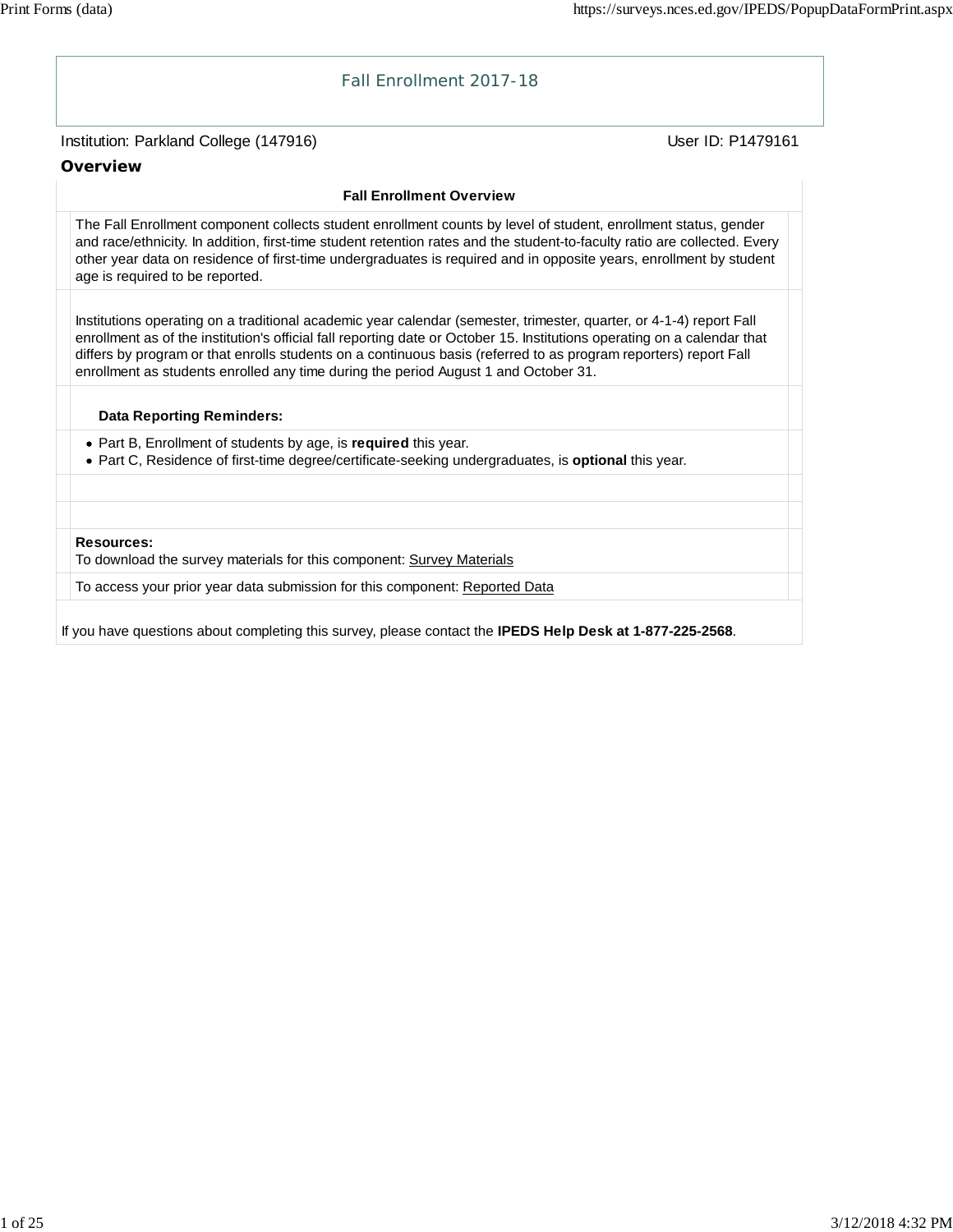| Institution: Parkland College (147916) |  |  |
|----------------------------------------|--|--|
|----------------------------------------|--|--|

# **Part Selection**

User ID: P1479161

**Completion of Part C (Residence of First-Time Degree/Certificate-Seeking Undergraduates) is optional this year.**

**Do you wish to complete Part C this year?**

**If you select 'Yes', you will be expected to complete the Part C screens.**

**If you select 'No', you will skip Part C.**

|  | No, I will not complete Part C |
|--|--------------------------------|
|  | Yes, I will complete Part C    |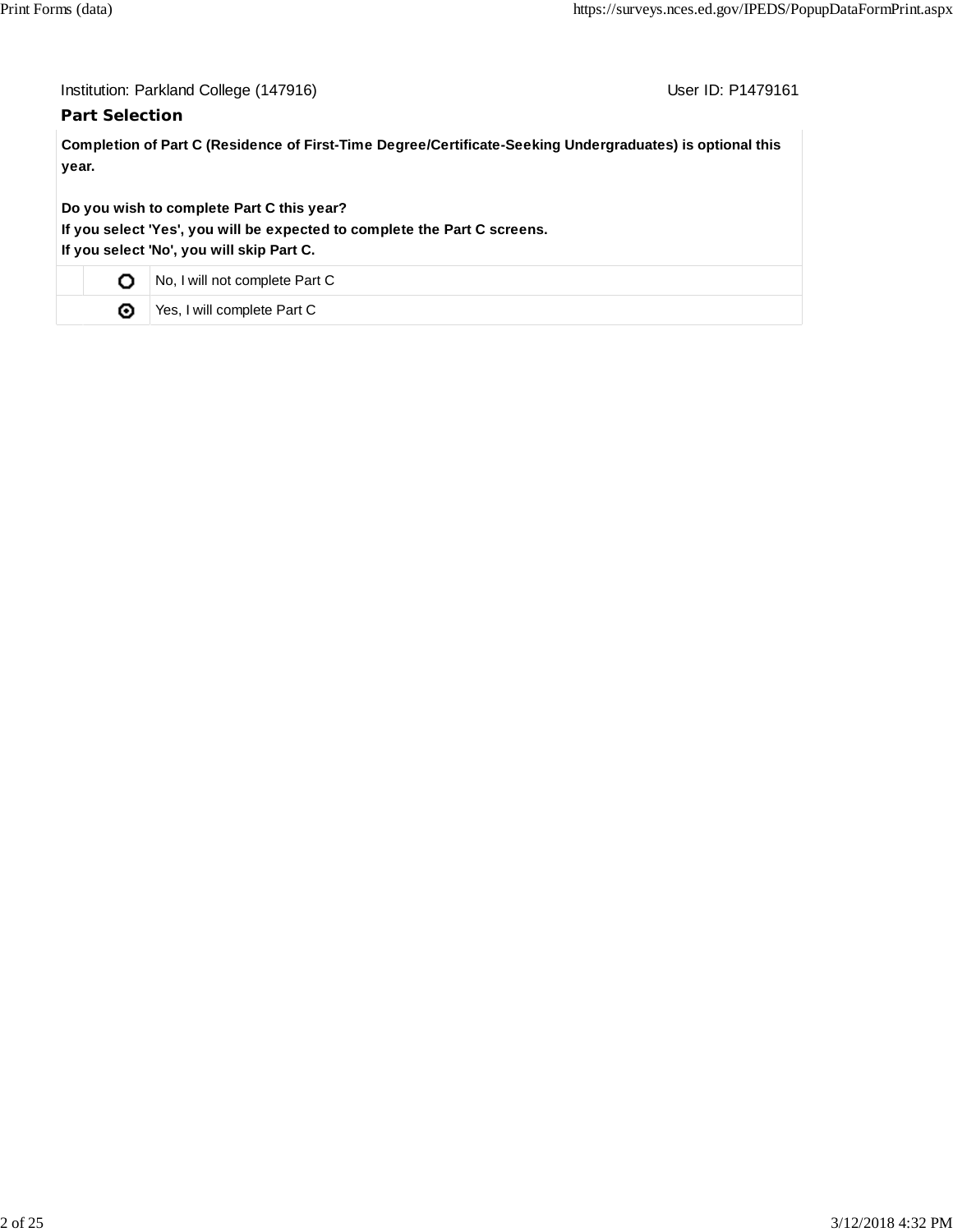# **Part A - Fall Enrollment for Full-Time Undergraduate Students**

**Enrollment as of the institution's official fall reporting date or as of October 15, 2017**

#### **Full-time Undergraduate Students**

#### **Reporting Reminders:**

- **Report Hispanic/Latino individuals of any race as Hispanic/Latino**
- **Report race for non-Hispanic/Latino individuals only**
- **Even though Teacher Preparation certificate programs may require a bachelor's degree for admission, they are considered subbaccalaureate undergraduate programs, and students in these programs are undergraduate students.**

#### Men

|                                                               |            | Degree/certificate-seeking | Non-degree/              | Total,                                  |                             |                                        |
|---------------------------------------------------------------|------------|----------------------------|--------------------------|-----------------------------------------|-----------------------------|----------------------------------------|
| Enrolled for credit                                           | First-time | Transfer-in                | Continuing/<br>Returning | Total<br>degree/certificate-<br>seeking | non-certificate-<br>seeking | Full-time<br>undergraduate<br>students |
| Nonresident alien                                             | 23         | 5                          | 68                       | 96                                      | 1                           | 97                                     |
| Hispanic/Latino                                               | 42         | $\overline{c}$             | 84                       | 128                                     | $\overline{7}$              | 135                                    |
| American Indian or<br>Alaska Native                           |            |                            | 1                        | 1                                       |                             | 1                                      |
| <b>Asian</b>                                                  | 11         | 1                          | 42                       | 54                                      | 3                           | 57                                     |
| <b>Black or African</b><br>American                           | 71         | 11                         | 98                       | 180                                     | 9                           | 189                                    |
| Native Hawaiian or<br><b>Other Pacific</b><br><b>Islander</b> |            |                            |                          | $\mathbf 0$                             |                             | $\pmb{0}$                              |
| White                                                         | 272        | 30                         | 513                      | 815                                     | 18                          | 833                                    |
| Two or more races                                             | 18         | 1                          | 37                       | 56                                      | 1                           | 57                                     |
| Race and ethnicity<br>unknown                                 | 32         | $\overline{\mathbf{4}}$    | 64                       | 100                                     | $\overline{a}$              | 102                                    |
| <b>Total men</b>                                              | 469        | 54                         | 907                      | 1,430                                   | 41                          | 1,471                                  |
| Total men prior year                                          | 406        | 72                         | 1,137                    | 1,615                                   | 38                          | 1,653                                  |

#### Women

|                                     |            |             | Degree/certificate-seeking |                                         | Total,                                     |                                               |
|-------------------------------------|------------|-------------|----------------------------|-----------------------------------------|--------------------------------------------|-----------------------------------------------|
| Enrolled for credit                 | First-time | Transfer-in | Continuing/<br>Returning   | Total<br>degree/certificate-<br>seeking | Non-degree/<br>non-certificate-<br>seeking | <b>Full-time</b><br>undergraduate<br>students |
| Nonresident alien                   | 12         |             | 37                         | 50                                      | 2                                          | 52                                            |
| Hispanic/Latino                     | 34         | 8           | 82                         | 124                                     | 24                                         | 148                                           |
| American Indian or<br>Alaska Native |            |             |                            | ົ                                       |                                            | 3                                             |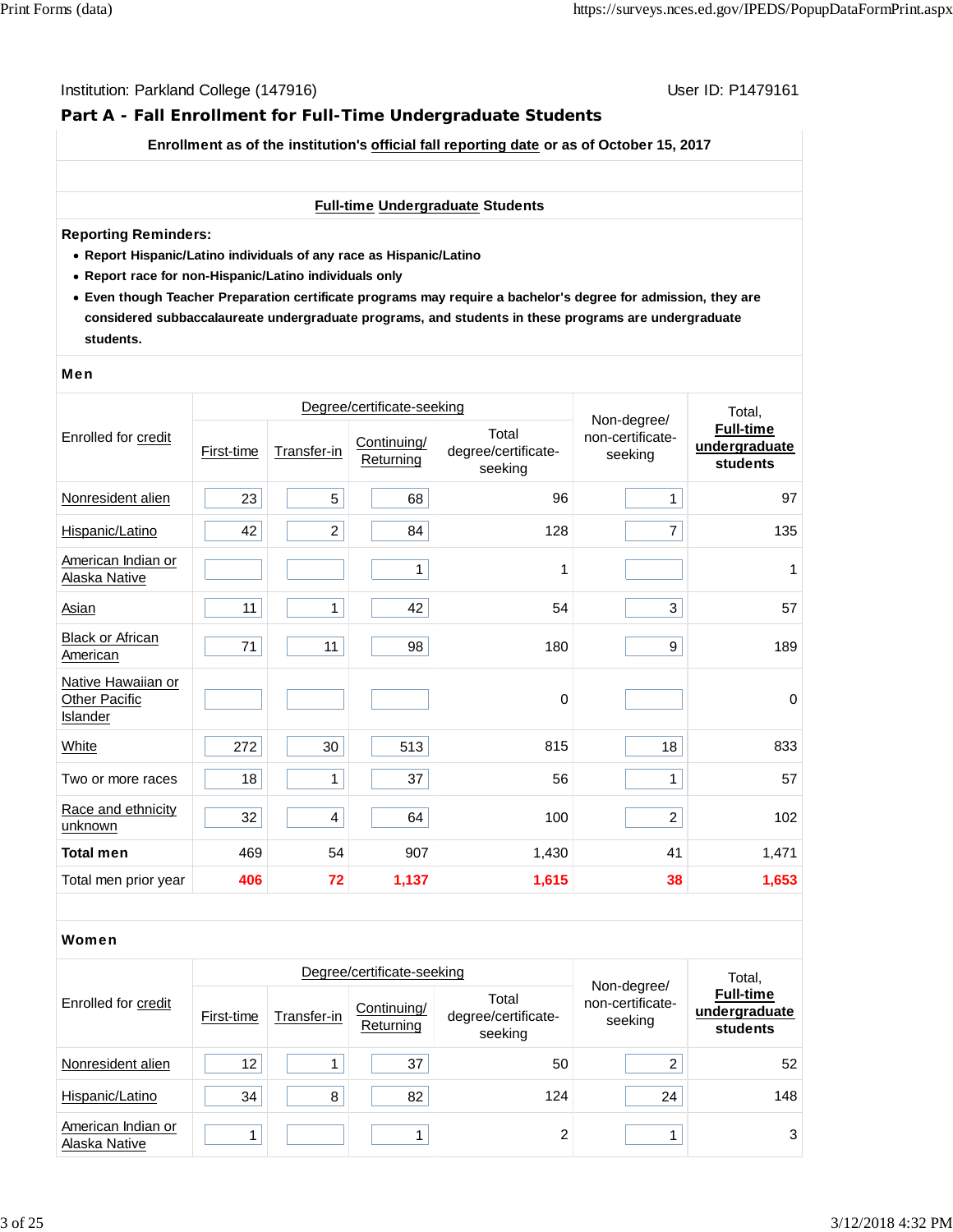| Asian                                                  | 6   | $\overline{a}$ | 28    | 36    | 4   | 40    |
|--------------------------------------------------------|-----|----------------|-------|-------|-----|-------|
| <b>Black or African</b><br>American                    | 45  | 9              | 122   | 176   | 48  | 224   |
| Native Hawaiian or<br><b>Other Pacific</b><br>Islander |     |                |       | 0     | 1   | 1     |
| White                                                  | 141 | 56             | 531   | 728   | 100 | 828   |
| Two or more races                                      | 10  |                | 39    | 49    | 5   | 54    |
| Race and ethnicity<br>unknown                          | 20  | $\mathbf{1}$   | 62    | 83    | 10  | 93    |
| <b>Total women</b>                                     | 269 | 77             | 902   | 1,248 | 195 | 1,443 |
| Total women prior<br>year                              | 260 | 72             | 1,031 | 1,363 | 179 | 1,542 |
|                                                        |     |                |       |       |     |       |
| <b>Grand total</b><br>(men+women)                      | 738 | 131            | 1,809 | 2,678 | 236 | 2,914 |
| Grand total<br>(men+women) prior<br>year               | 666 | 144            | 2,168 | 2,978 | 217 | 3,195 |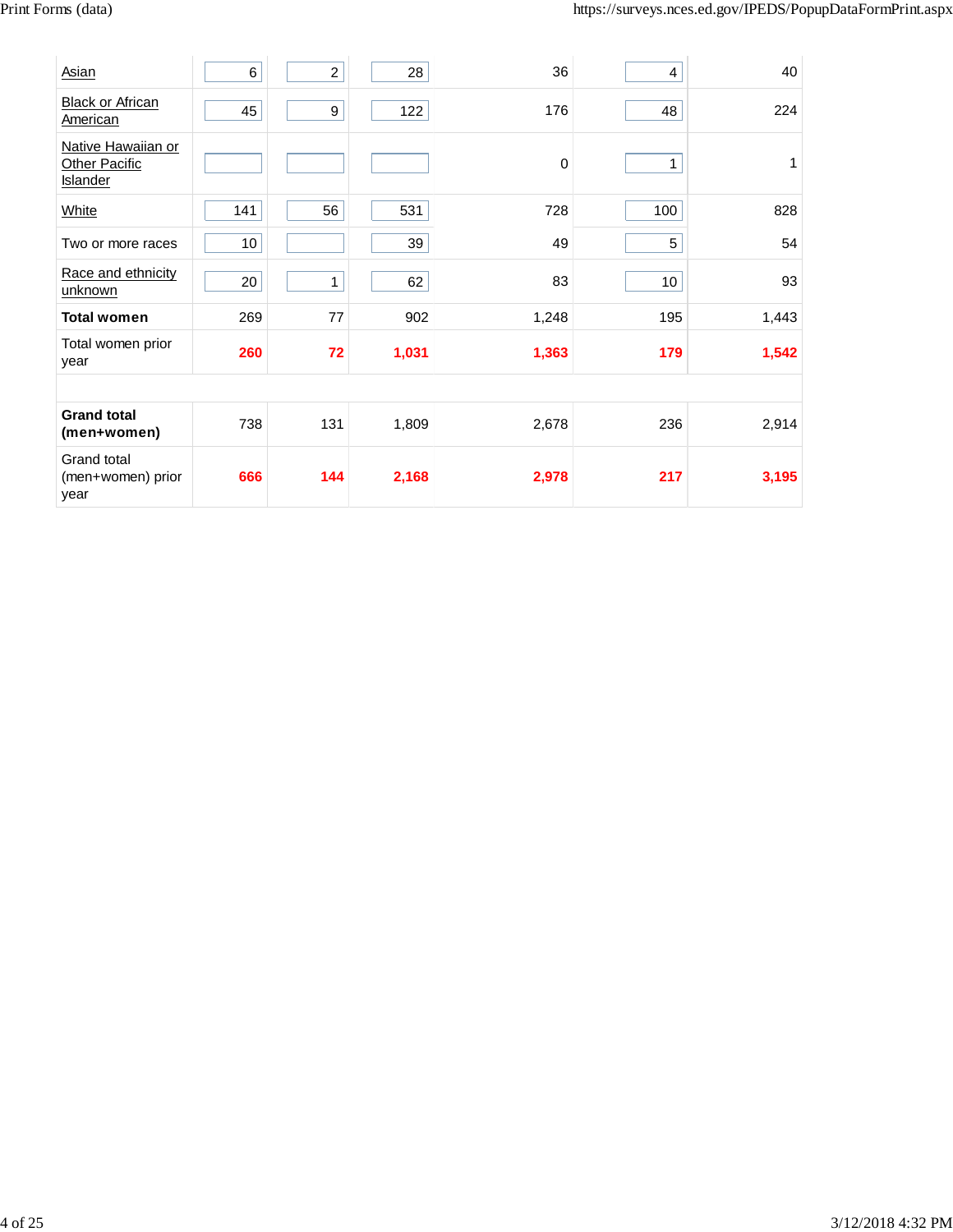# **Part A - Fall Enrollment for Part-time Undergraduate Students**

**Enrollment as of the institution's official fall reporting date or as of October 15, 2017**

#### **Part-time Undergraduate Students**

#### **Reporting Reminders:**

- **Report Hispanic/Latino individuals of any race as Hispanic/Latino**
- **Report race for non-Hispanic/Latino individuals only**
- **Even though Teacher Preparation certificate programs may require a bachelor's degree for admission, they are considered subbaccalaureate undergraduate programs, and students in these programs are undergraduate students.**

#### Men

|                                                        |                | Degree/certificate-seeking | Non-degree/              | Total,                                  |                             |                                        |
|--------------------------------------------------------|----------------|----------------------------|--------------------------|-----------------------------------------|-----------------------------|----------------------------------------|
| Enrolled for credit                                    | First-time     | Transfer-in                | Continuing/<br>Returning | Total<br>degree/certificate-<br>seeking | non-certificate-<br>seeking | part-time<br>undergraduate<br>students |
| Nonresident alien                                      |                |                            | 23                       | 23                                      | $\overline{c}$              | 25                                     |
| Hispanic/Latino                                        | 12             | 1                          | 97                       | 110                                     | 16                          | 126                                    |
| American Indian or<br>Alaska Native                    | 1              |                            | $\overline{c}$           | 3                                       | 1                           | $\overline{4}$                         |
| Asian                                                  | $\mathbf{1}$   | $\overline{c}$             | 63                       | 66                                      | 13                          | 79                                     |
| <b>Black or African</b><br>American                    | 18             | 3                          | 163                      | 184                                     | 18                          | 202                                    |
| Native Hawaiian or<br><b>Other Pacific</b><br>Islander | 1              |                            |                          | 1                                       |                             | 1                                      |
| White                                                  | 74             | 10                         | 729                      | 813                                     | 225                         | 1,038                                  |
| Two or more races                                      | 4              |                            | 26                       | 30                                      | 11                          | 41                                     |
| Race and ethnicity<br>unknown                          | $\overline{7}$ |                            | 165                      | 172                                     | 137                         | 309                                    |
| <b>Total men</b>                                       | 118            | 16                         | 1,268                    | 1,402                                   | 423                         | 1,825                                  |
| Total men prior year                                   | 138            | 24                         | 1,205                    | 1,367                                   | 510                         | 1,877                                  |

#### Women

|                                     |            | Degree/certificate-seeking |                          | Total,                                  |                                            |                                        |
|-------------------------------------|------------|----------------------------|--------------------------|-----------------------------------------|--------------------------------------------|----------------------------------------|
| Enrolled for credit                 | First-time | Transfer-in                | Continuing/<br>Returning | Total<br>degree/certificate-<br>seeking | Non-degree/<br>non-certificate-<br>seeking | part-time<br>undergraduate<br>students |
| Nonresident alien                   | 2          |                            | 20                       | 22                                      | っ                                          | 24                                     |
| Hispanic/Latino                     | 10         | 4                          | 99                       | 113                                     | 49                                         | 162                                    |
| American Indian or<br>Alaska Native |            |                            | 3                        | 4                                       | ົ                                          | 6                                      |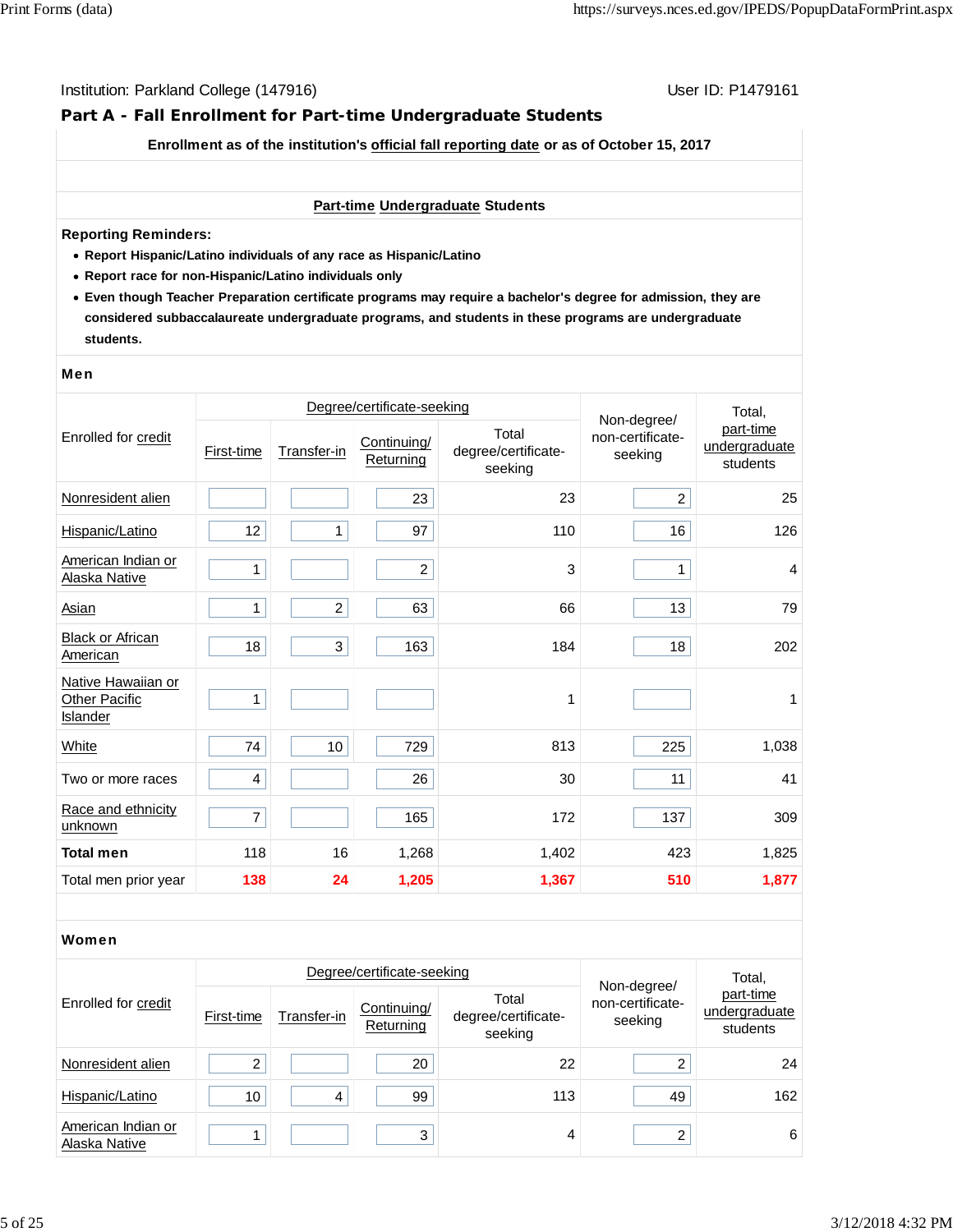| Asian                                           | 3   | 1                | 72          | 76    | 22    | 98    |
|-------------------------------------------------|-----|------------------|-------------|-------|-------|-------|
| <b>Black or African</b><br>American             | 17  | 5                | 177         | 199   | 84    | 283   |
| Native Hawaiian or<br>Other Pacific<br>Islander |     |                  | $\,$ 5 $\,$ | 5     |       | 5     |
| White                                           | 41  | 30               | 880         | 951   | 490   | 1,441 |
| Two or more races                               |     |                  | 38          | 38    | 21    | 59    |
| Race and ethnicity<br>unknown                   | 11  | $\boldsymbol{2}$ | 146         | 159   | 183   | 342   |
| <b>Total women</b>                              | 85  | 42               | 1,440       | 1,567 | 853   | 2,420 |
| Total women prior<br>year                       | 94  | 29               | 1,551       | 1,674 | 823   | 2,497 |
|                                                 |     |                  |             |       |       |       |
| <b>Grand total</b><br>(men+women)               | 203 | 58               | 2,708       | 2,969 | 1,276 | 4,245 |
| Grand total<br>(men+women) prior<br>year        | 232 | 53               | 2,756       | 3,041 | 1,333 | 4,374 |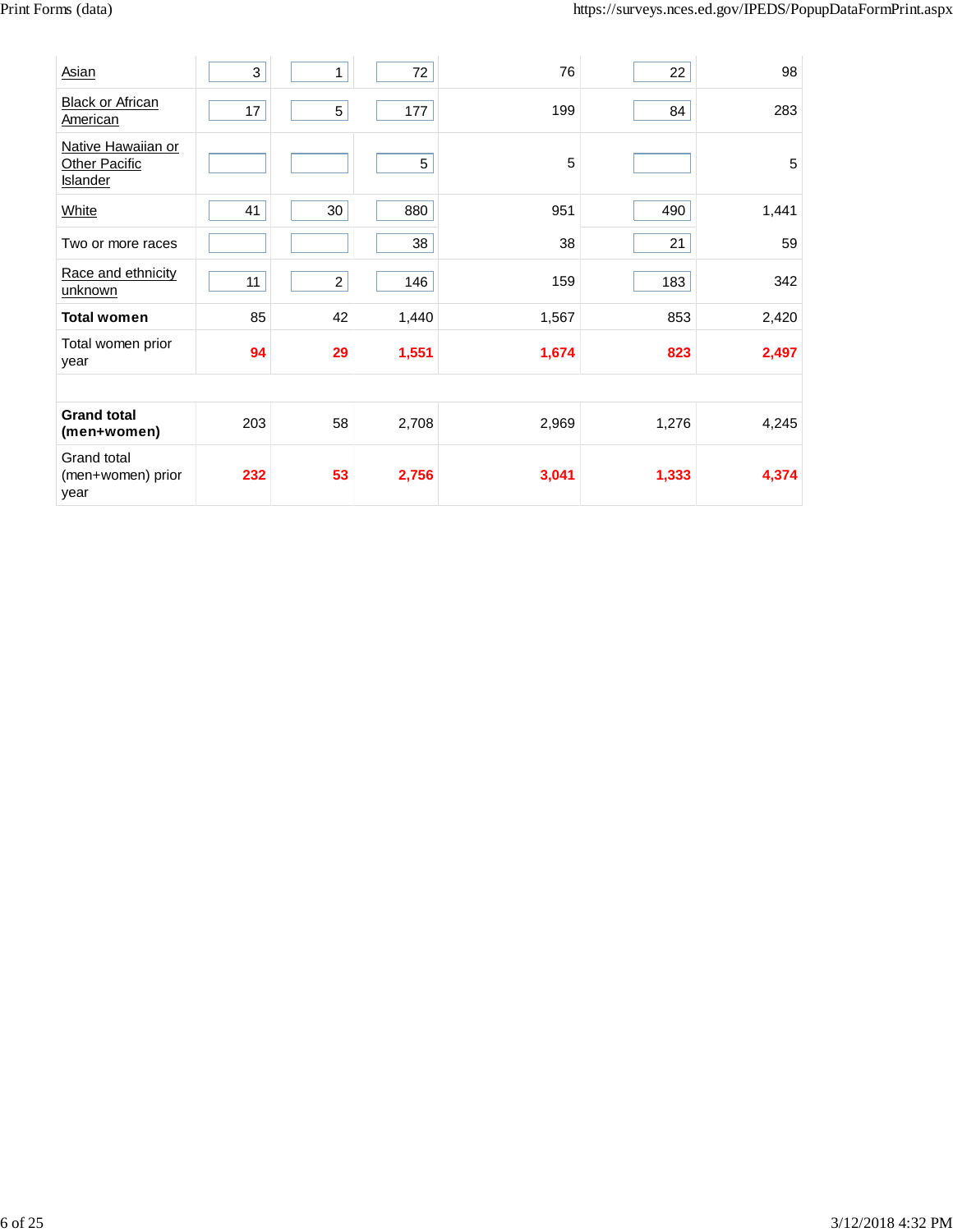# **Part A - Fall Enrollment by Distance Education Status**

# **Enrollment as of the institution's official fall reporting date or as of October 15, 2017**

|                                                                   |                            | <b>Undergraduate Students</b>         |
|-------------------------------------------------------------------|----------------------------|---------------------------------------|
|                                                                   | Degree/Certificate Seeking | Non-Degree/Non-Certificate<br>Seeking |
| 2<br><b>Enrolled</b> exclusively in distance education<br>courses | 727                        | 114                                   |
| Enrolled in some but not all distance education<br>courses        | 1,445                      | 197                                   |
| Not enrolled in any distance education courses                    | 3,475                      | 1.201                                 |
|                                                                   |                            |                                       |
| <b>Total</b> (from prior part A screens)                          | 5.647                      | 1.512                                 |

 **You may use the space below to** provide context **for the data you've reported above. These context notes may be posted on the College Navigator website, and should be written to be understood by students and parents.**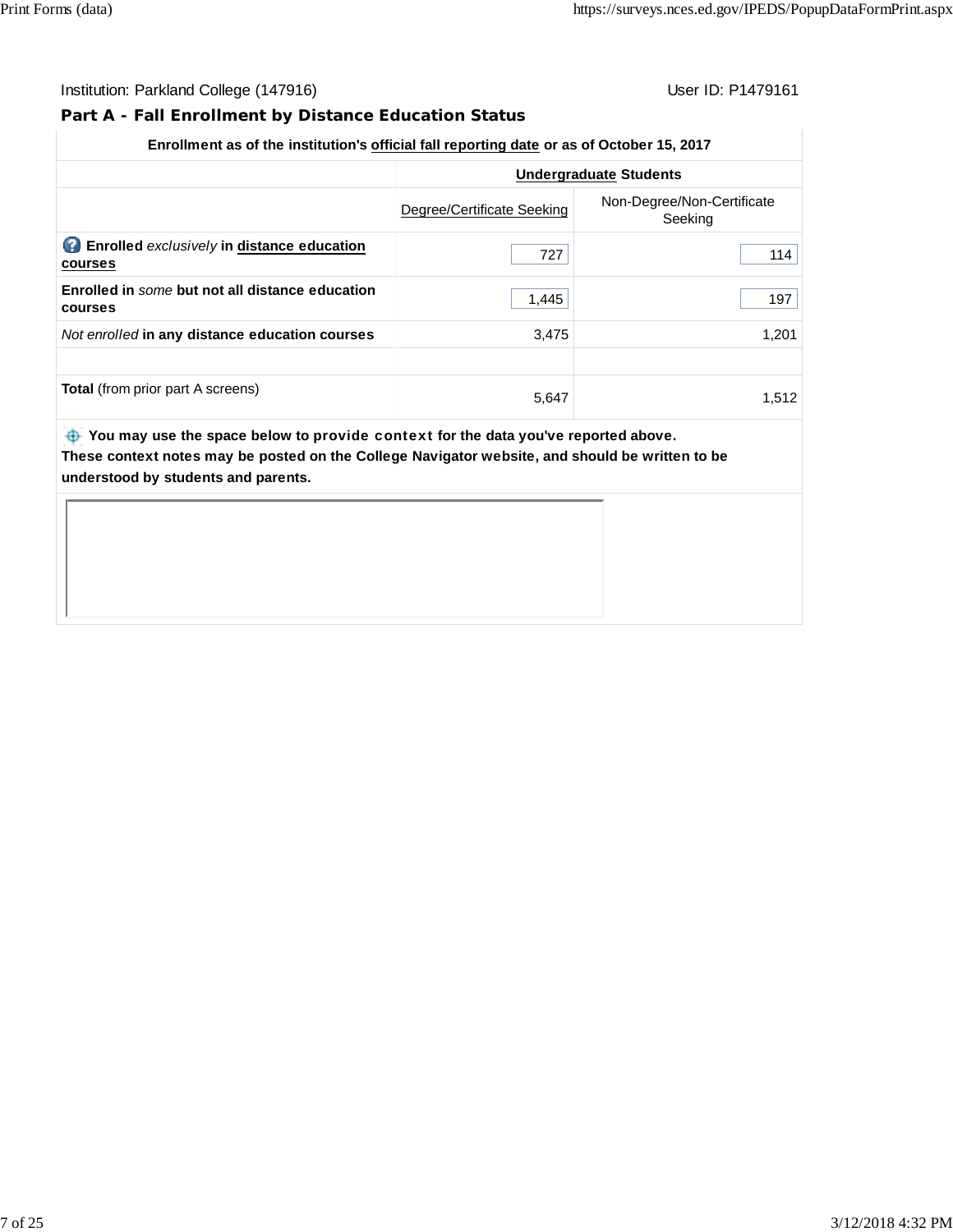# **Part A - Fall Enrollment by Distance Education Status**

|                                                                                                      |                               | <b>Undergraduate Students</b>          |          |
|------------------------------------------------------------------------------------------------------|-------------------------------|----------------------------------------|----------|
| Of those students exclusively enrolled in distance<br>education courses, report the number that are: | Degree/Certificate<br>Seeking | Non-Degree/Non-<br>Certificate Seeking |          |
| Located in                                                                                           | IL                            | 694                                    | 113      |
| Located in the U.S. but not in                                                                       | IL                            | 13                                     |          |
| Located in the U.S. but state/jurisdiction unknown                                                   | 0                             |                                        |          |
| Located outside the U.S.                                                                             |                               | 20                                     | 0        |
| Location unknown/unreported                                                                          |                               | $\Omega$                               | $\Omega$ |
| Total students exclusively enrolled in distance education (from<br>section above)                    | 727                           | 114                                    |          |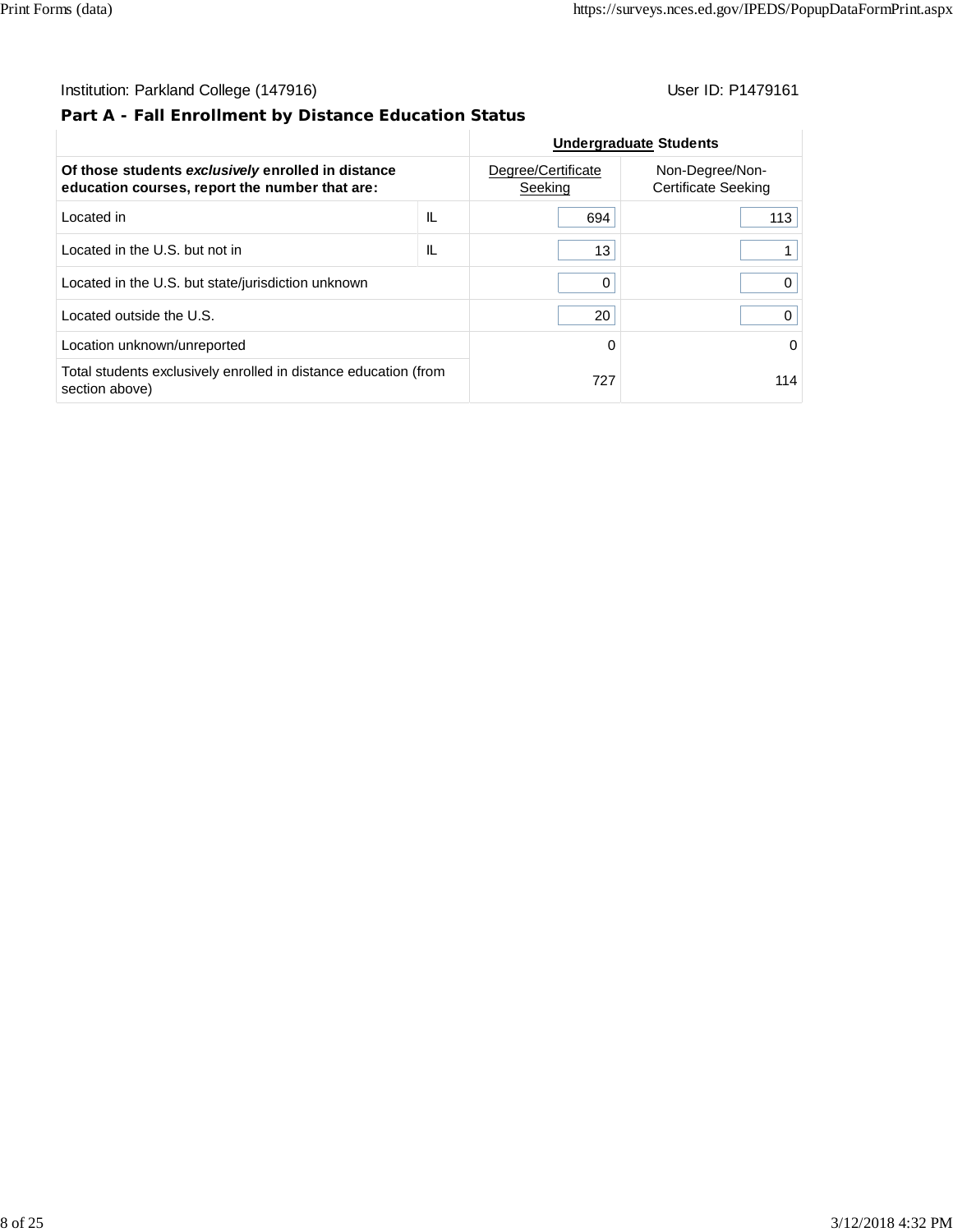# Institution: Parkland College (147916) Note that the User ID: P1479161

# **Part A - Fall Enrollment Summary**

# Fall Enrollment Summary

| <b>Men</b>                                |                             |                             |                              |  |  |  |  |
|-------------------------------------------|-----------------------------|-----------------------------|------------------------------|--|--|--|--|
| Students enrolled for credit              | Total full-time<br>students | Total part-time<br>students | Grand total,<br>all students |  |  |  |  |
| Nonresident alien                         | 97                          | 25                          | 122                          |  |  |  |  |
| Hispanic/Latino                           | 135                         | 126                         | 261                          |  |  |  |  |
| American Indian or Alaska Native          | 1                           | 4                           | 5                            |  |  |  |  |
| <b>Asian</b>                              | 57                          | 79                          | 136                          |  |  |  |  |
| <b>Black or African American</b>          | 189                         | 202                         | 391                          |  |  |  |  |
| Native Hawaiian or Other Pacific Islander | $\mathbf 0$                 | 1                           |                              |  |  |  |  |
| White                                     | 833                         | 1,038                       | 1,871                        |  |  |  |  |
| Two or more races                         | 57                          | 41                          | 98                           |  |  |  |  |
| Race and ethnicity unknown                | 102                         | 309                         | 411                          |  |  |  |  |
| <b>Total men</b>                          | 1,471                       | 1,825                       | 3,296                        |  |  |  |  |

### Women

| Students enrolled for credit                       | Total full-time<br>students | Total part-time<br>students | Grand total,<br>all students |  |  |  |
|----------------------------------------------------|-----------------------------|-----------------------------|------------------------------|--|--|--|
| Nonresident alien                                  | 52                          | 24                          | 76                           |  |  |  |
| Hispanic/Latino                                    | 148                         | 162                         | 310                          |  |  |  |
| American Indian or Alaska Native                   | 3                           | 6                           | 9                            |  |  |  |
| <b>Asian</b>                                       | 40                          | 98                          | 138                          |  |  |  |
| <b>Black or African American</b>                   | 224                         | 283                         | 507                          |  |  |  |
| Native Hawaiian or Other Pacific Islander          | 1                           | 5                           | 6                            |  |  |  |
| White                                              | 828                         | 1,441                       | 2,269                        |  |  |  |
| Two or more races                                  | 54                          | 59                          | 113                          |  |  |  |
| Race and ethnicity unknown                         | 93                          | 342                         | 435                          |  |  |  |
| <b>Total women</b>                                 | 1,443                       | 2,420                       | 3,863                        |  |  |  |
|                                                    |                             |                             |                              |  |  |  |
| 2,914<br>4,245<br>7,159<br>Grand Total (men+women) |                             |                             |                              |  |  |  |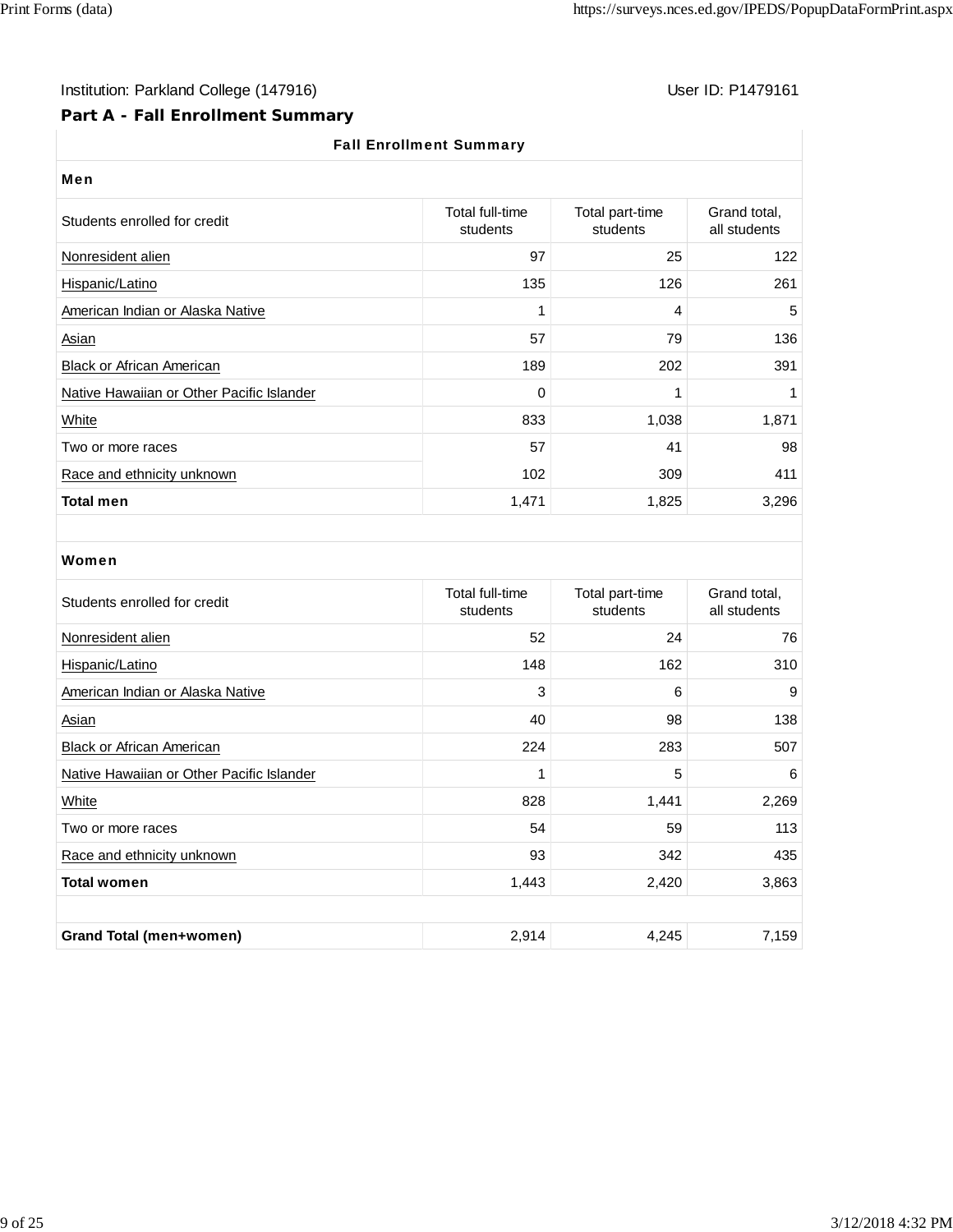# **Part B - Fall Enrollment by Age and Gender for Full-time Undergraduate Students**

| Age<br>Under 18<br>18-19<br>$20 - 21$<br>$22 - 24$<br>25-29<br>30-34<br>35-39<br>40-49<br>50-64<br>65 and over<br>Age unknown/unreported |              |                                         |
|------------------------------------------------------------------------------------------------------------------------------------------|--------------|-----------------------------------------|
|                                                                                                                                          |              | <b>Full-time Undergraduate Students</b> |
|                                                                                                                                          | Men          | Women                                   |
|                                                                                                                                          | 9            | $15\,$                                  |
|                                                                                                                                          | 772          | 671                                     |
|                                                                                                                                          | 328          | 325                                     |
|                                                                                                                                          | 153          | 147                                     |
|                                                                                                                                          | 115          | 129                                     |
|                                                                                                                                          | 49           | 63                                      |
|                                                                                                                                          | 11           | 34                                      |
|                                                                                                                                          | 21           | 37                                      |
|                                                                                                                                          | 11           | 21                                      |
|                                                                                                                                          | $\mathbf{2}$ | $\mathbf{1}$                            |
|                                                                                                                                          | 0            | $\overline{0}$                          |
| Total full-time undergraduate students (from part A)                                                                                     | 1,471        | 1,443                                   |

# **Enrollment as of the institution's official fall reporting date or as of October 15, 2017**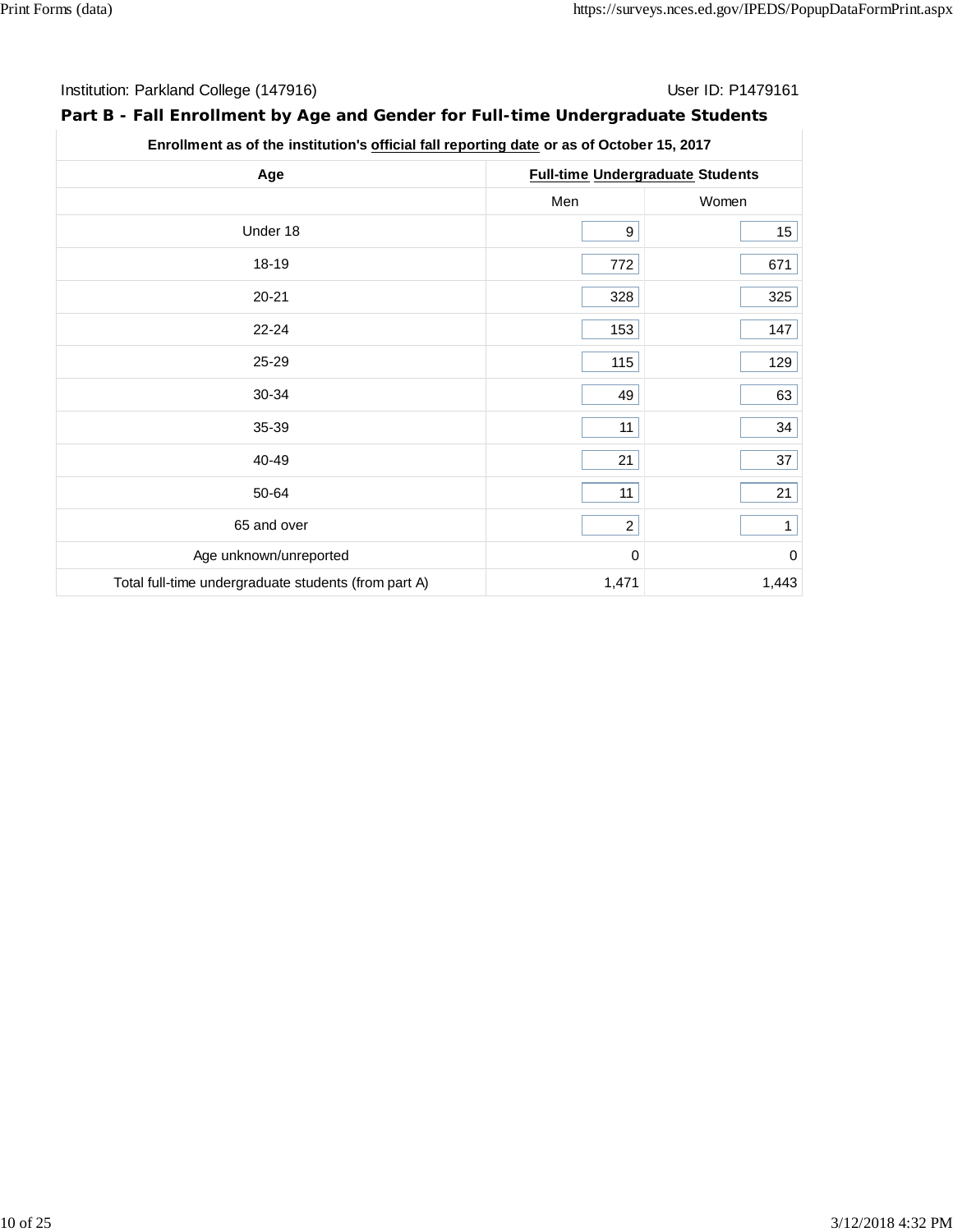# **Part B - Fall Enrollment by Age and Gender for Part-time Undergraduate Students**

|                        | Enrollment as of the institution's official fall reporting date or as of October 15, 2017 |       |  |  |  |
|------------------------|-------------------------------------------------------------------------------------------|-------|--|--|--|
| Age                    | <b>Part-time Undergraduate Students</b>                                                   |       |  |  |  |
|                        | Men                                                                                       | Women |  |  |  |
| Under 18               | 459                                                                                       | 553   |  |  |  |
| 18-19                  | 303                                                                                       | 342   |  |  |  |
| $20 - 21$              | 304                                                                                       | 391   |  |  |  |
| 22-24                  | 235                                                                                       | 309   |  |  |  |
| 25-29                  | 180                                                                                       | 276   |  |  |  |
| 30-34                  | 115                                                                                       | 163   |  |  |  |
| 35-39                  | 77                                                                                        | 126   |  |  |  |
| 40-49                  | 74                                                                                        | 140   |  |  |  |
| 50-64                  | 48                                                                                        | 85    |  |  |  |
| 65 and over            | 23                                                                                        | 34    |  |  |  |
| Age unknown/unreported | $\overline{7}$                                                                            | 1     |  |  |  |

Total part-time undergraduate students (from part A) 1,825 1,825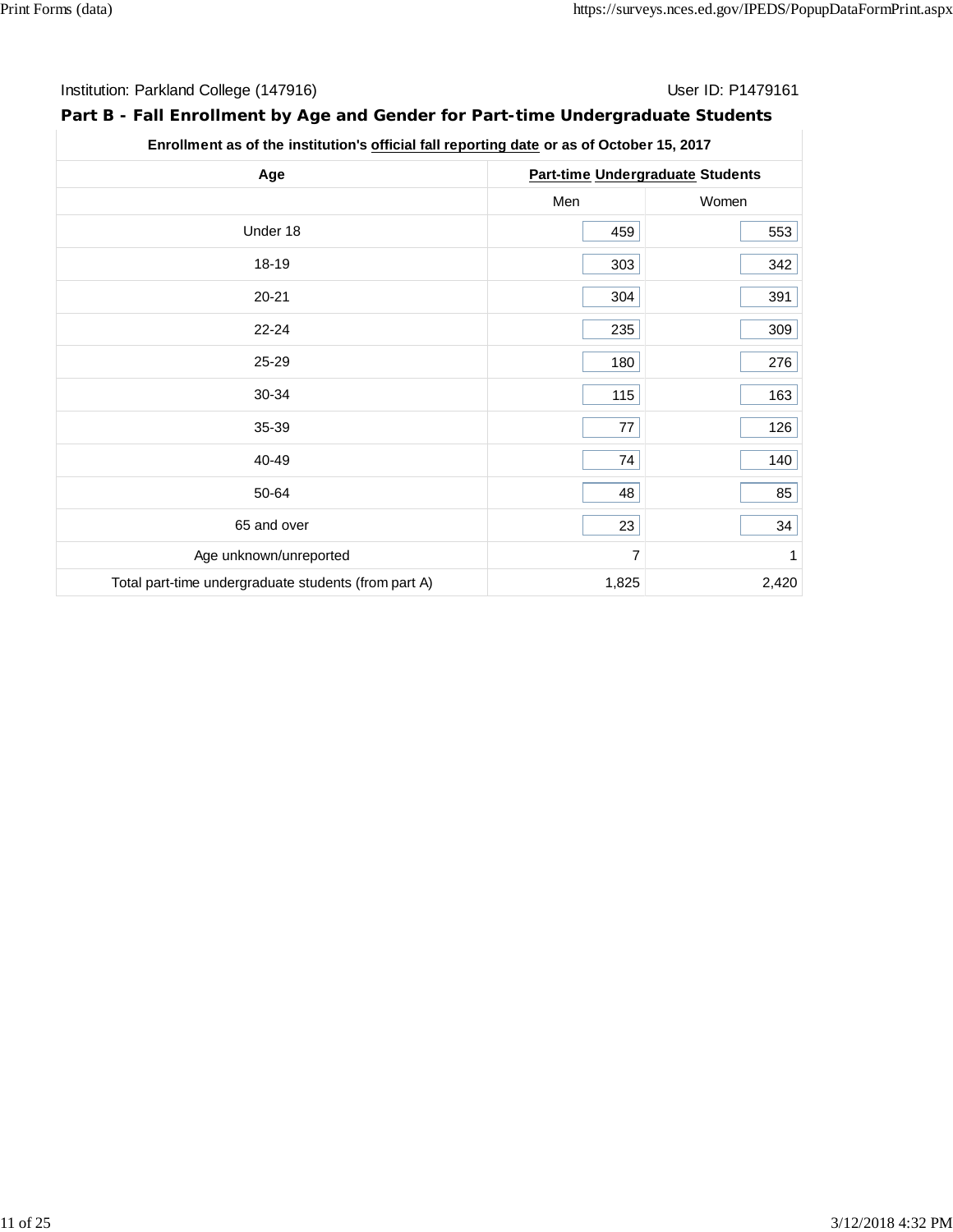O ⊚

User ID: P1479161

#### **Part C - Screening Question**

**Did any of your first-time degree/certificate-seeking undergraduate students (reported in Part A) enroll within 12 months of graduating high school or receiving their GED?**

No, we do not have any first-time students who enrolled within 12 months of their high school graduation.

Yes, we have first-time students who enrolled within 12 months of their high school graduation.

**You may use the space below to** provide context **for the data you've reported above.**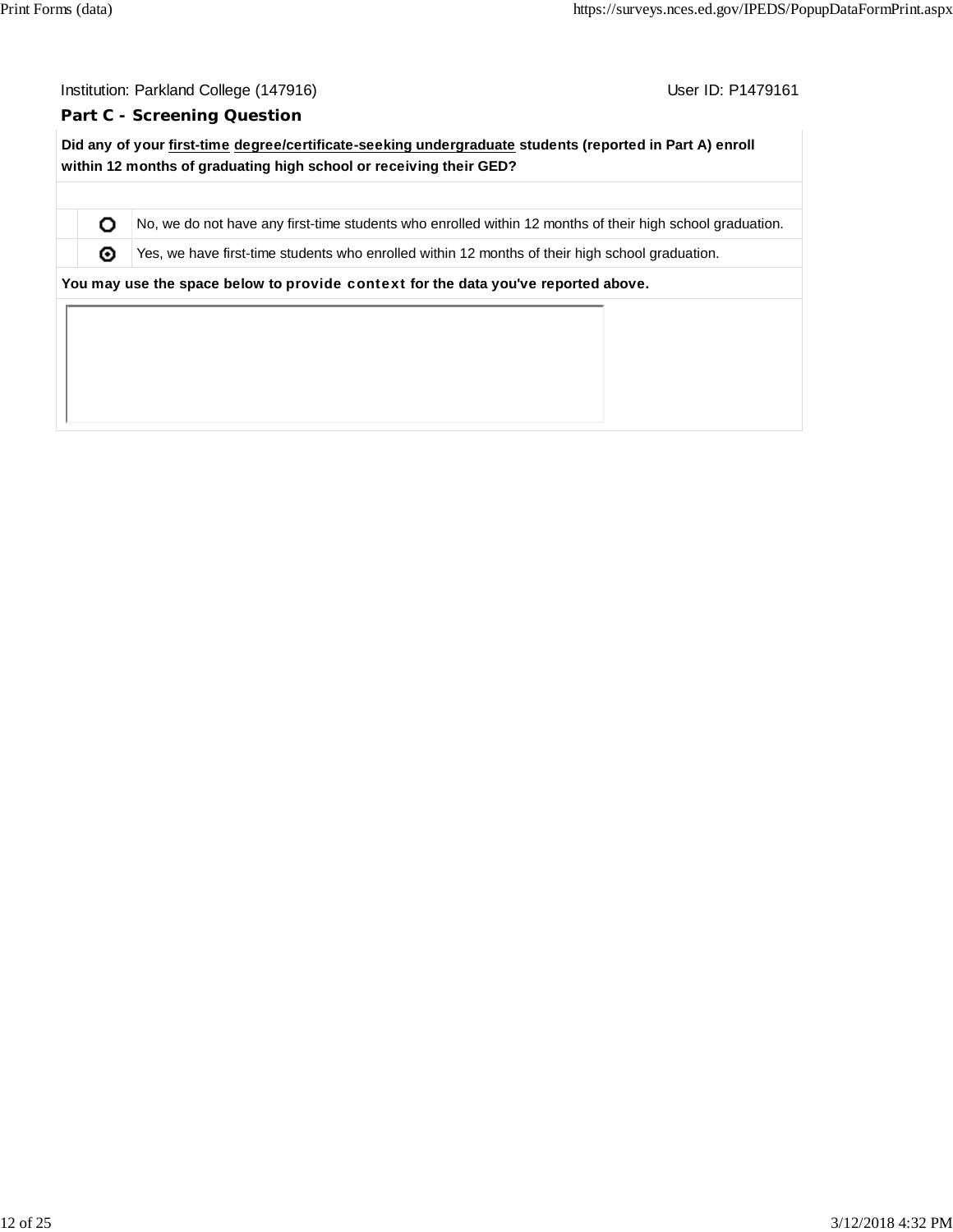**Part C - Residence of First-time Undergraduates**

# **NOTE: These data are** optional **this year.**

# **Enrollment as of the institution's official fall reporting date or as of October 15, 2017**

Enter **at least one** zero, where applicable, to verify that the screen has not been skipped.

| State of residence when student<br>was first admitted | FIPS Code | Total first-time<br>degree/certificate-seeking<br>undergraduates<br>(1) | Of students in column 1, those<br>who enrolled within 12 months<br>of high school graduation<br>or receiving their GED<br>(2) |
|-------------------------------------------------------|-----------|-------------------------------------------------------------------------|-------------------------------------------------------------------------------------------------------------------------------|
| Alabama                                               | 01        |                                                                         |                                                                                                                               |
| Alaska                                                | 02        |                                                                         |                                                                                                                               |
| Arizona                                               | 04        |                                                                         |                                                                                                                               |
| Arkansas                                              | 05        |                                                                         |                                                                                                                               |
| California                                            | 06        | $\mathbf{1}$                                                            |                                                                                                                               |
| Colorado                                              | 08        |                                                                         |                                                                                                                               |
| Connecticut                                           | 09        |                                                                         |                                                                                                                               |
| Delaware                                              | 10        |                                                                         |                                                                                                                               |
| District of Columbia                                  | 11        |                                                                         |                                                                                                                               |
| Florida                                               | 12        |                                                                         |                                                                                                                               |
| Georgia                                               | 13        | $\mathbf{1}$                                                            |                                                                                                                               |
| Hawaii                                                | 15        |                                                                         |                                                                                                                               |
| Idaho                                                 | 16        |                                                                         |                                                                                                                               |
| Illinois                                              | 17        | 876                                                                     | 631                                                                                                                           |
| Indiana                                               | 18        | 14                                                                      | 10 <sup>1</sup>                                                                                                               |
| lowa                                                  | 19        | $\mathbf{1}$                                                            | $\mathbf{1}$                                                                                                                  |
| Kansas                                                | 20        |                                                                         |                                                                                                                               |
| Kentucky                                              | 21        | $\mathbf{1}$                                                            | $\mathbf{1}$                                                                                                                  |
| Louisiana                                             | 22        |                                                                         |                                                                                                                               |
| Maine                                                 | 23        |                                                                         |                                                                                                                               |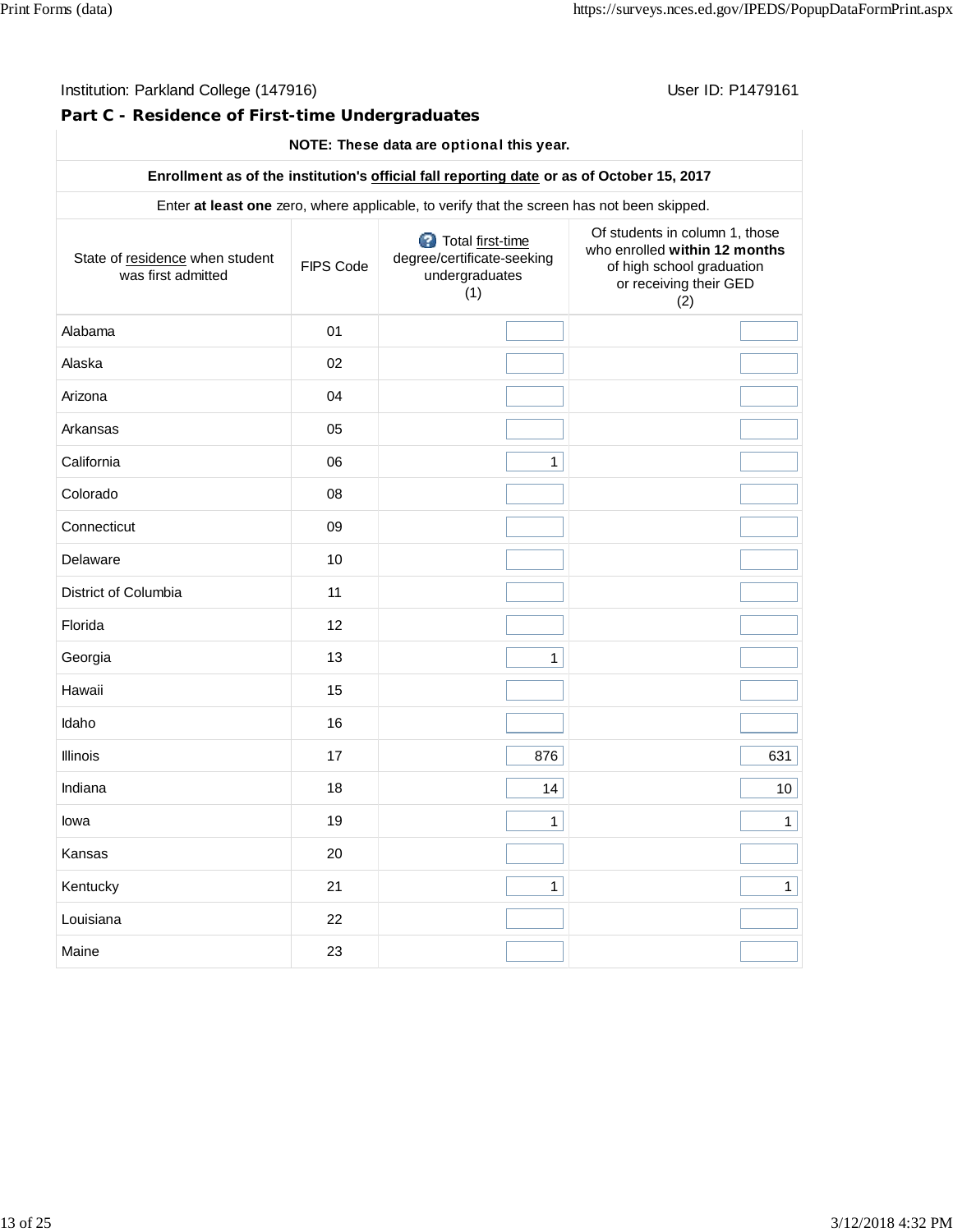**Part C - Residence of First-time Undergraduates**

# **NOTE: These data are** optional **this year.**

# **Enrollment as of the institution's official fall reporting date or as of October 15, 2017**

Enter **at least one** zero, where applicable, to verify that the screen has not been skipped.

| State of residence when student<br>was first admitted | FIPS Code | Total first-time<br>degree/certificate-seeking<br>undergraduates<br>(1) | Of students in column 1, those<br>who enrolled within 12 months<br>of high school graduation<br>or receiving their GED<br>(2) |
|-------------------------------------------------------|-----------|-------------------------------------------------------------------------|-------------------------------------------------------------------------------------------------------------------------------|
| Maryland                                              | 24        |                                                                         |                                                                                                                               |
| Massachusetts                                         | 25        |                                                                         |                                                                                                                               |
| Michigan                                              | 26        | $\mathbf{1}$                                                            | $\mathbf{1}$                                                                                                                  |
| Minnesota                                             | 27        | $\mathbf{1}$                                                            | $\mathbf{1}$                                                                                                                  |
| Mississippi                                           | 28        |                                                                         |                                                                                                                               |
| Missouri                                              | 29        |                                                                         |                                                                                                                               |
| Montana                                               | 30        |                                                                         |                                                                                                                               |
| Nebraska                                              | 31        |                                                                         |                                                                                                                               |
| Nevada                                                | 32        | $\mathbf{1}$                                                            | $\mathbf{1}$                                                                                                                  |
| New Hampshire                                         | 33        |                                                                         |                                                                                                                               |
| New Jersey                                            | 34        |                                                                         |                                                                                                                               |
| New Mexico                                            | 35        |                                                                         |                                                                                                                               |
| New York                                              | 36        |                                                                         |                                                                                                                               |
| North Carolina                                        | 37        |                                                                         |                                                                                                                               |
| North Dakota                                          | 38        |                                                                         |                                                                                                                               |
| Ohio                                                  | 39        |                                                                         |                                                                                                                               |
| Oklahoma                                              | 40        |                                                                         |                                                                                                                               |
| Oregon                                                | 41        |                                                                         |                                                                                                                               |
| Pennsylvania                                          | 42        | $\mathbf{1}$                                                            | $\mathbf{1}$                                                                                                                  |
| Rhode Island                                          | 44        |                                                                         |                                                                                                                               |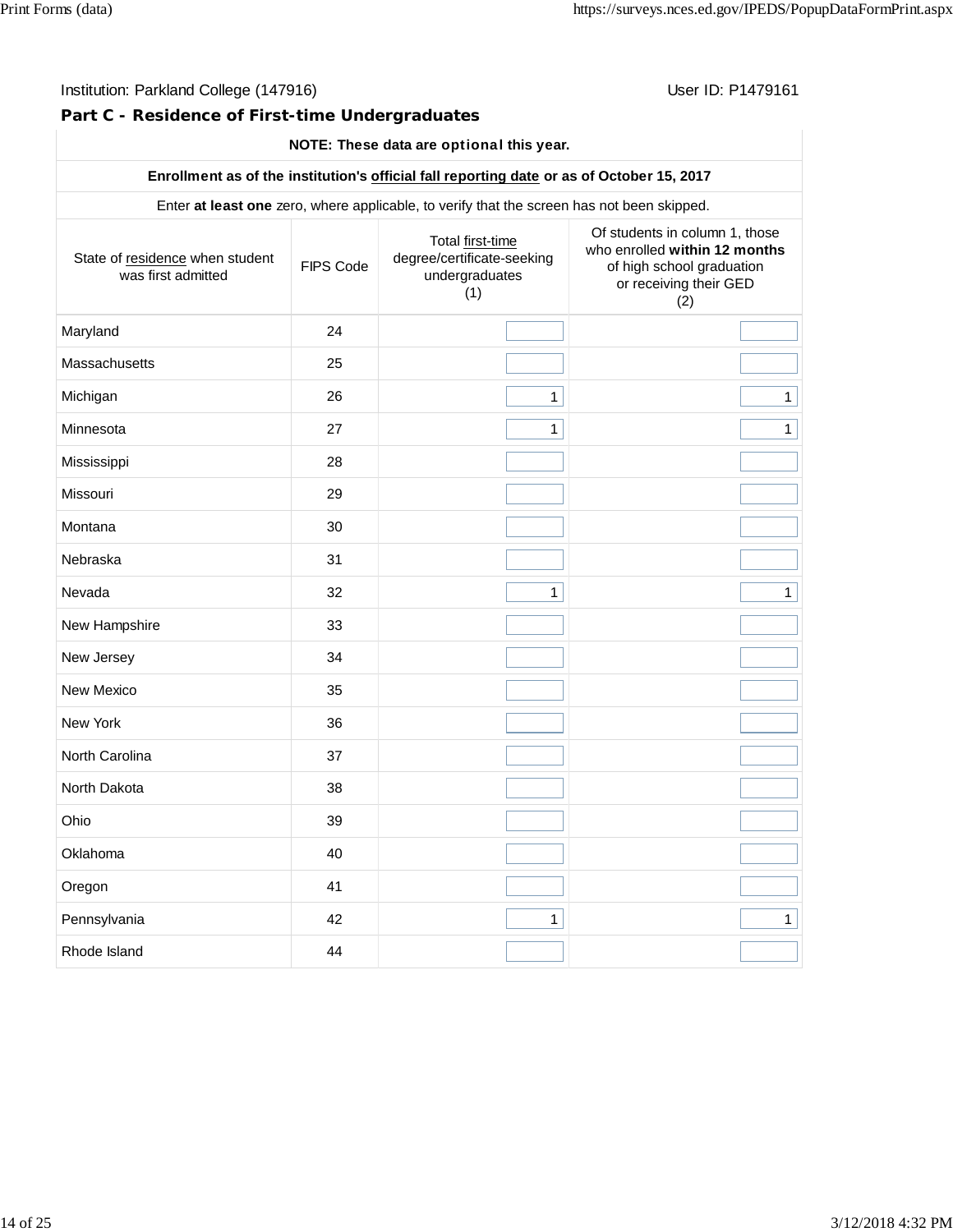# **Part C - Residence of First-time Undergraduates**

# **NOTE: These data are** optional **this year.**

# **Enrollment as of the institution's official fall reporting date or as of October 15, 2017**

Enter **at least one** zero, where applicable, to verify that the screen has not been skipped.

| State of residence when student<br>was first admitted                       | <b>FIPS</b><br>Code | Total first-time<br>degree/certificate-<br>seeking<br>undergraduates<br>(1) | Of students in column 1, those<br>who enrolled within 12 months of<br>high school graduation<br>or receiving their GED<br>(2) |
|-----------------------------------------------------------------------------|---------------------|-----------------------------------------------------------------------------|-------------------------------------------------------------------------------------------------------------------------------|
| South Carolina                                                              | 45                  |                                                                             |                                                                                                                               |
| South Dakota                                                                | 46                  |                                                                             |                                                                                                                               |
| <b>Tennessee</b>                                                            | 47                  | 3                                                                           | 1                                                                                                                             |
| Texas                                                                       | 48                  | $\mathbf{1}$                                                                | 1                                                                                                                             |
| Utah                                                                        | 49                  |                                                                             |                                                                                                                               |
| Vermont                                                                     | 50                  |                                                                             |                                                                                                                               |
| Virginia                                                                    | 51                  |                                                                             |                                                                                                                               |
| Washington                                                                  | 53                  |                                                                             |                                                                                                                               |
| West Virginia                                                               | 54                  |                                                                             |                                                                                                                               |
| Wisconsin                                                                   | 55                  | $\mathbf{1}$                                                                | $\mathbf{1}$                                                                                                                  |
| Wyoming                                                                     | 56                  |                                                                             |                                                                                                                               |
| <b>State Unknown</b>                                                        | 57                  |                                                                             |                                                                                                                               |
| American Samoa                                                              | 60                  |                                                                             |                                                                                                                               |
| <b>Federated States of Micronesia</b>                                       | 64                  |                                                                             |                                                                                                                               |
| Guam                                                                        | 66                  |                                                                             |                                                                                                                               |
| Marshall Islands                                                            | 68                  |                                                                             |                                                                                                                               |
| Northern Marianas                                                           | 69                  |                                                                             |                                                                                                                               |
| Palau                                                                       | 70                  |                                                                             |                                                                                                                               |
| Puerto Rico                                                                 | 72                  |                                                                             |                                                                                                                               |
| Virgin Islands                                                              | 78                  |                                                                             |                                                                                                                               |
| <b>Foreign Countries</b>                                                    | 90                  | 38                                                                          | 13                                                                                                                            |
| Residence unknown/unreported                                                | 98                  | $\pmb{0}$                                                                   |                                                                                                                               |
| Total first-time degree/certificate-seeking<br>undergraduates (from Part A) |                     | 941                                                                         | 663                                                                                                                           |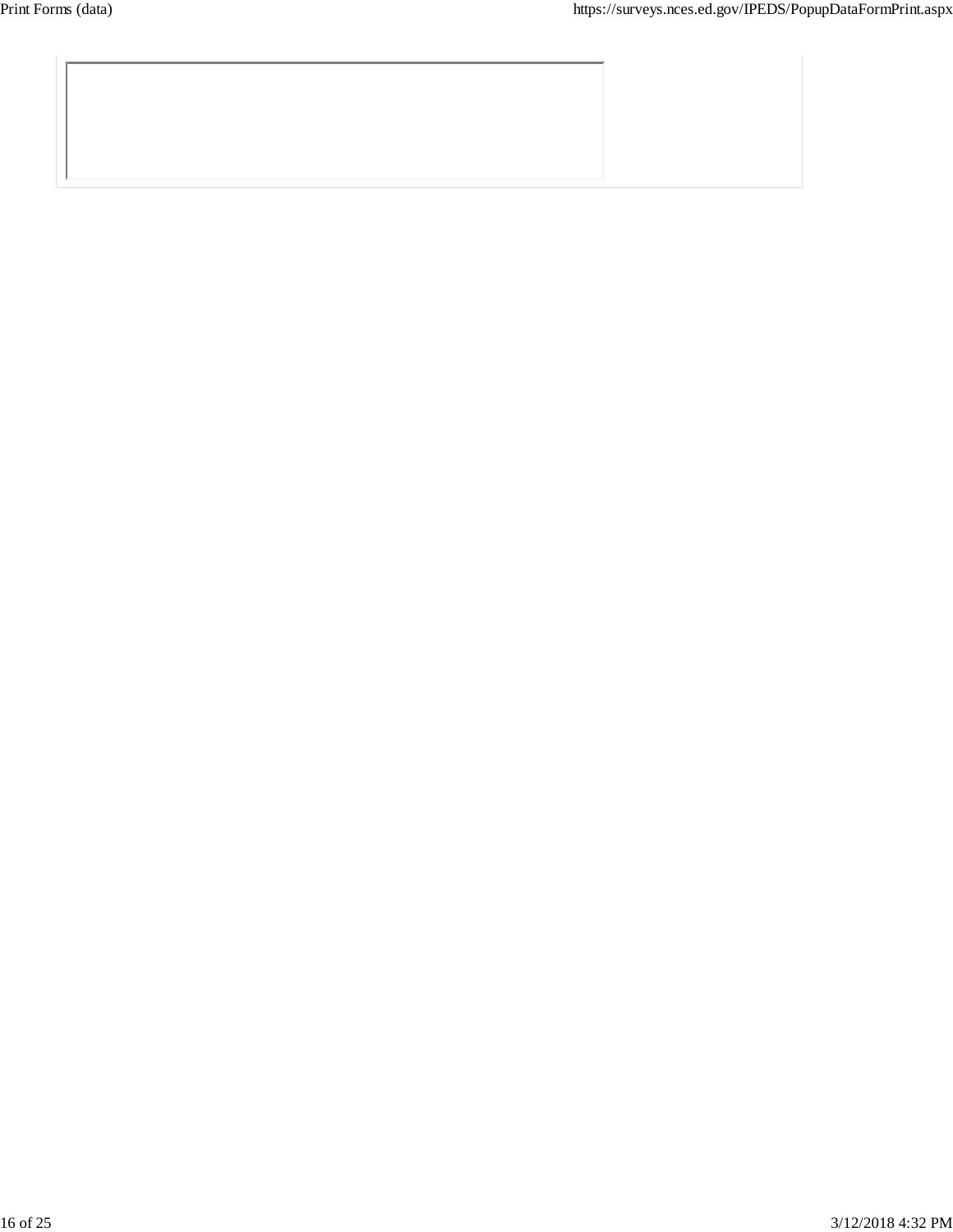# **Part D - Total Undergraduate Entering Class**

|                | <b>Total Undergraduate Entering Class, Fall 2017</b>                                                                                                                                                                                                                 |       |
|----------------|----------------------------------------------------------------------------------------------------------------------------------------------------------------------------------------------------------------------------------------------------------------------|-------|
|                |                                                                                                                                                                                                                                                                      |       |
| D <sub>1</sub> | Total full-time, first-time degree/certificate-seeking undergraduates from Part A (GR cohort)                                                                                                                                                                        | 738   |
| D <sub>2</sub> | Total first-time degree/certificate-seeking undergraduates (full-time + part-time) from Part A                                                                                                                                                                       | 941   |
| D <sub>3</sub> | Total transfer-in degree/certificate-seeking undergraduates (full-time + part-time) from Part A                                                                                                                                                                      | 189   |
| D4 l           | Total non-degree/non-certificate-seeking undergraduates (full-time + part-time) from Part A                                                                                                                                                                          | 1,512 |
| D <sub>5</sub> | Of the total non-degree/non-certificate-seeking undergraduates displayed on line D4, the number that<br>are new to the institution in Fall 2017                                                                                                                      | 1,121 |
|                | Total entering students at the undergraduate level<br>D6   Note: This is calculated as first-time students (line $D2$ ) + students transferring to the institution (line<br>D3) + non-degree/non-certificate-seeking undergraduates entering in Fall 2017 (line D5). | 2.251 |
| D7 I           | Percentage of undergraduate entering class represented by your GR cohort (line D1/line D6)                                                                                                                                                                           | 33    |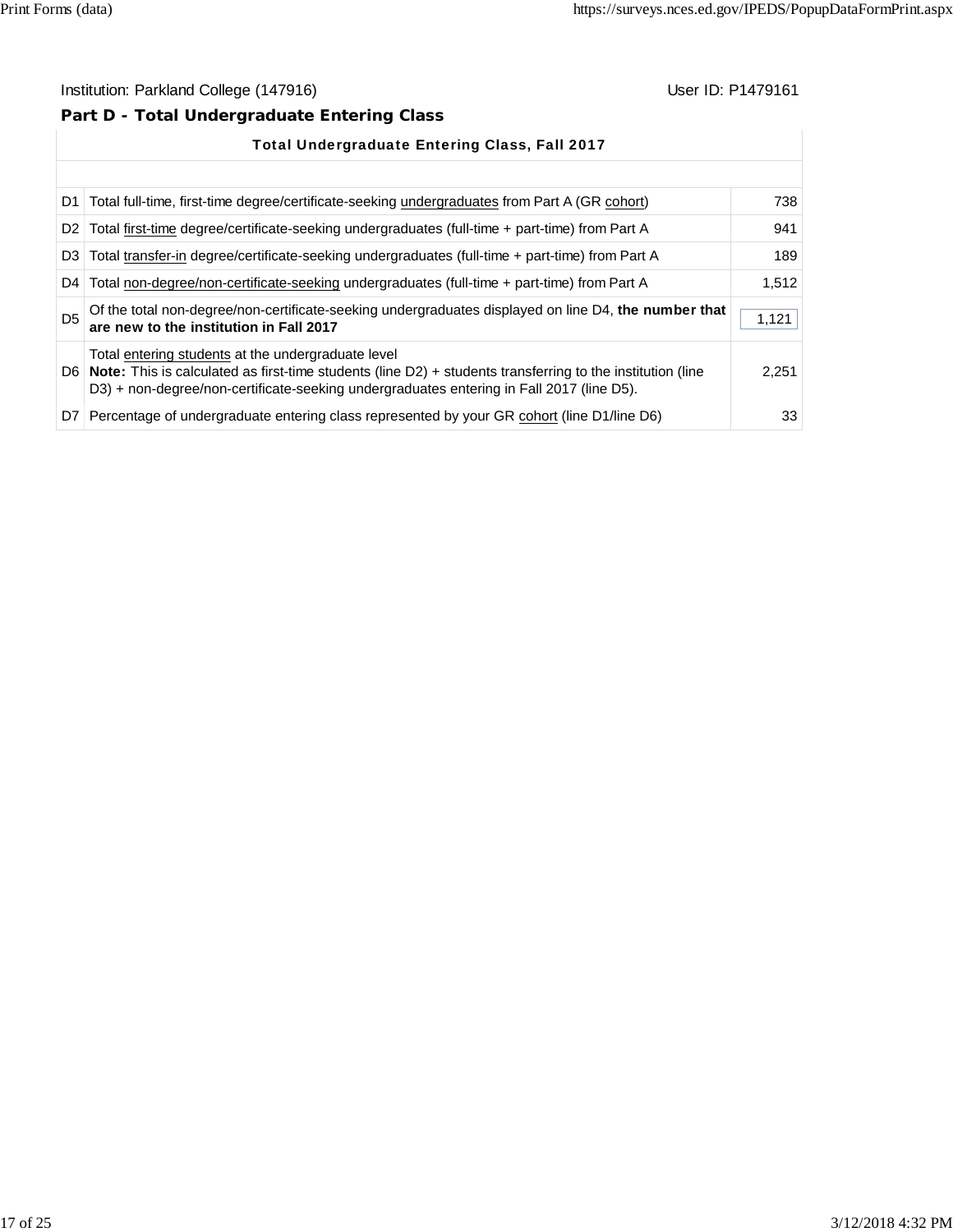#### Institution: Parkland College (147916) November 2012 12: P1479161

# **Part E - First-Time Student Cohort Retention Rates (Full-time)**

#### **Retention Rates**

#### **Full-time, First-time Degree/Certificate-Seeking Cohort from Fall 2016**

The Fall 2016 cohort is preloaded based on data reported in the prior year Fall Enrollment survey component.

Academic reporters report retention data as of the institution's official fall reporting date or as of October 15. Program reporters determine the cohort with enrollment any time between August 1 and October 31, 2016 and retention based on August 1, 2017.

The retention rate is calculated by the system after clicking "Save" on the screen. Exclusions are subtracted from the original cohort and the resulting adjusted cohort is used for calculating the retention rate.

#### **Retention Data Reporting Reminders:**

- **Include only full-time, first-time degree/certificate-seeking students in this cohort.**
- Determine full-time using Fall 2016 attendance status (e.g. if a student was full-time in Fall 2016, report them in the full-time cohort regardless of Fall 2017 status).
- If there are no students to report in the cohort, enter zero. Do not leave the field blank.
- Report in the exclusions box (line E2a) the number of students from the cohort who left the institution for any of the following reasons: died or were totally and permanently disabled; to serve in the armed forces (including those called to active duty); to serve with a foreign aid service of the Federal Government (e.g. Peace Corps); or to serve on official church missions.
- Report in the inclusion box (line E2b) first-time bachelor's-seeking study abroad students who were excluded from the first-time cohort (line E1) but who have re-enrolled at the institution their second year.

|                  |                                                                                                                                          | Preloaded<br>cohort |          |   | Prior year data<br>(Fall 2015 cohort) |      |
|------------------|------------------------------------------------------------------------------------------------------------------------------------------|---------------------|----------|---|---------------------------------------|------|
|                  | <b>FULL-TIME, FIRST-TIME COHORT RETENTION:</b>                                                                                           |                     |          |   |                                       |      |
| E1               | Full-time, first-time Fall 2016 cohort                                                                                                   | 666                 | 666      | Ω | 764                                   |      |
| E <sub>2a</sub>  | Exclusions from the Fall 2016 cohort                                                                                                     |                     | 4        |   | 6                                     |      |
| E <sub>2</sub> b | Inclusions to the Fall 2016 cohort                                                                                                       |                     | $\Omega$ |   | $\mathbf 0$                           |      |
| E <sub>3</sub>   | <b>Adjusted</b> Fall 2016 cohort (line $E1 - E2a + E2b$ )                                                                                |                     | 662      |   | 758                                   |      |
| E4               | Students from Fall 2016 cohort who are still enrolled<br>+ students from Fall 2016 cohort who completed their<br>program as of Fall 2017 |                     | 411      | Ø | 504                                   |      |
| E <sub>5</sub>   | Full-time, first-time Fall 2016 cohort retention rate (line<br>$E4$ / line $E3$ )                                                        |                     | 62       | % | 66                                    | $\%$ |
|                  |                                                                                                                                          |                     |          |   |                                       |      |

 **You may use the space below to** provide context **for the data you've reported above. These context notes will be posted on the College Navigator website, and should be written to be understood by students and parents.**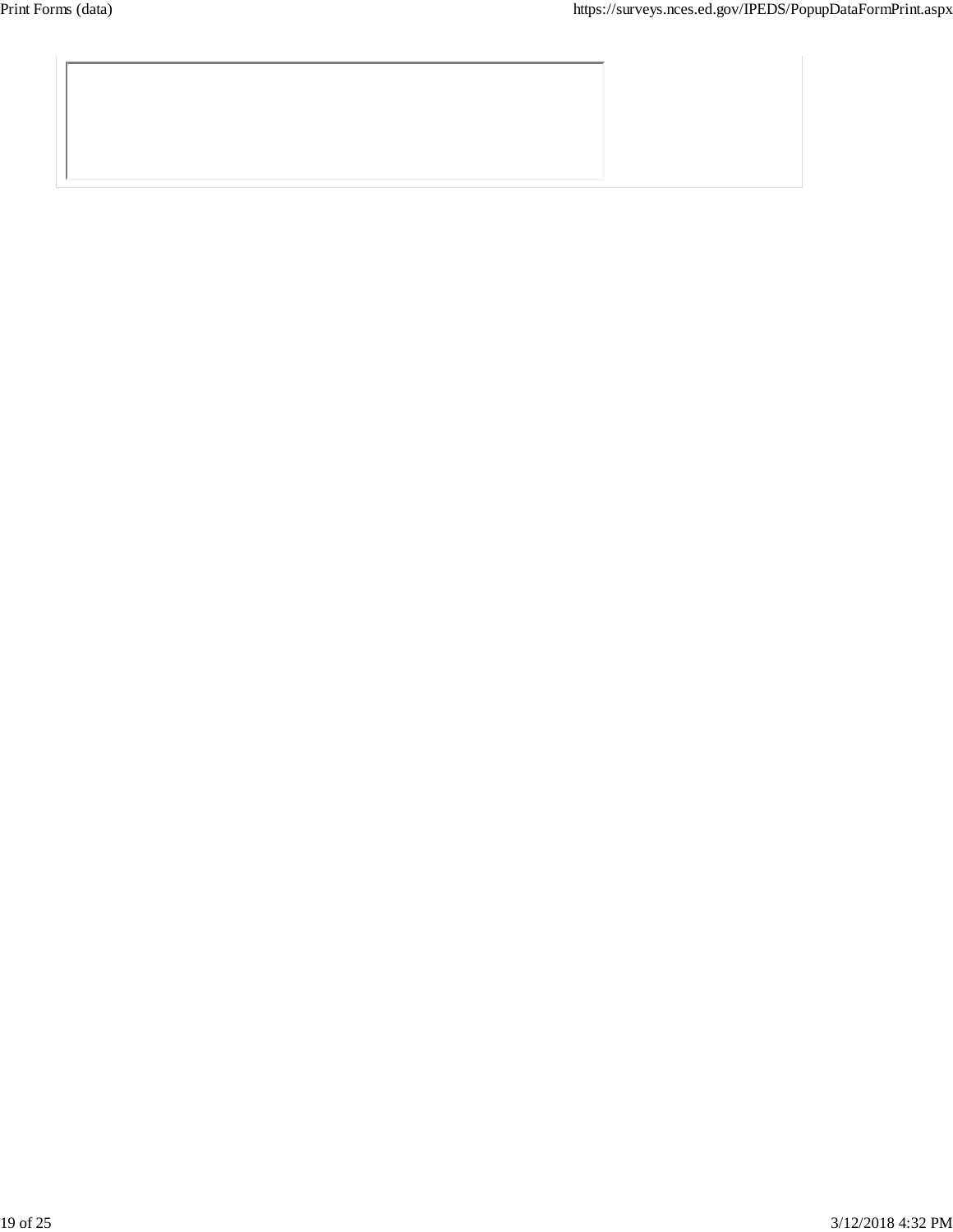#### Institution: Parkland College (147916) November 2012 12: P1479161

# **Part E - First-Time Student Cohort Retention Rates (Part-time)**

#### **Retention Rates**

#### **Part-time, First-time Degree/Certificate-Seeking Cohort from Fall 2016**

The Fall 2016 cohort is preloaded based on data reported in the prior year Fall Enrollment survey component.

Academic reporters report retention data as of the institution's official fall reporting date or as of October 15. Program reporters determine the cohort with enrollment any time between August 1 and October 31, 2016 and retention based on August 1, 2017.

The retention rate is calculated by the system after clicking "Save" on the screen. Exclusions are subtracted from the original cohort and the resulting adjusted cohort is used for calculating the retention rate.

#### **Retention Data Reporting Reminders:**

- Include only **part-time, first-time degree/certificate-seeking** students in this cohort.
- Determine part-time using Fall 2016 attendance status (e.g. if a student was part-time in Fall 2016, report them in the part-time cohort regardless of their Fall 2017 status).
- If there are no students to report in the cohort, enter zero. Do not leave the field blank.
- Report in the exclusions box (line E7a) the number of students from the cohort who left the institution for any of the following reasons: died or were totally and permanently disabled; to serve in the armed forces (including those called to active duty); to serve with a foreign aid service of the Federal Government (e.g. Peace Corps); or to serve on official church missions.
- Report in the inclusion box (line E7b) first-time bachelor's-seeking study abroad students who were excluded from the first-time cohort (line E6) but who have re-enrolled at the institution their second year.

|                 |                                                                                                                                                 | Preloaded<br>cohort |          |      | Prior year data<br>(Fall 2015 cohort) |      |
|-----------------|-------------------------------------------------------------------------------------------------------------------------------------------------|---------------------|----------|------|---------------------------------------|------|
|                 | <b>PART-TIME, FIRST-TIME COHORT RETENTION:</b>                                                                                                  |                     |          |      |                                       |      |
| E6              | Part-time, first-time Fall 2016 cohort                                                                                                          | 232                 | 232      | Ø    | 208                                   |      |
| E7a             | Exclusions from the Fall 2016 cohort                                                                                                            |                     | 5        |      | 6                                     |      |
| E7b             | Inclusions to the Fall 2016 cohort                                                                                                              |                     | $\Omega$ |      | $\bf{0}$                              |      |
| E8              | <b>Adjusted</b> Fall 2016 cohort (line E6 - line E7)                                                                                            |                     | 227      |      | 202                                   |      |
| E9              | Students from Fall 2016 cohort who are still enrolled<br>+ students from Fall 2016 cohort who <b>completed their</b><br>program as of Fall 2017 |                     | 95       | Ø    | 101                                   |      |
| E <sub>10</sub> | Part-time, first-time Fall 2016 cohort retention rate<br>(line $E9/$ line $E8$ )                                                                |                     | 42       | $\%$ | 50                                    | $\%$ |
|                 |                                                                                                                                                 |                     |          |      |                                       |      |
|                 |                                                                                                                                                 |                     |          |      |                                       |      |

 **You may use the space below to** provide context **for the data you've reported above. These context notes will be posted on the College Navigator website, and should be written to be understood by students and parents.**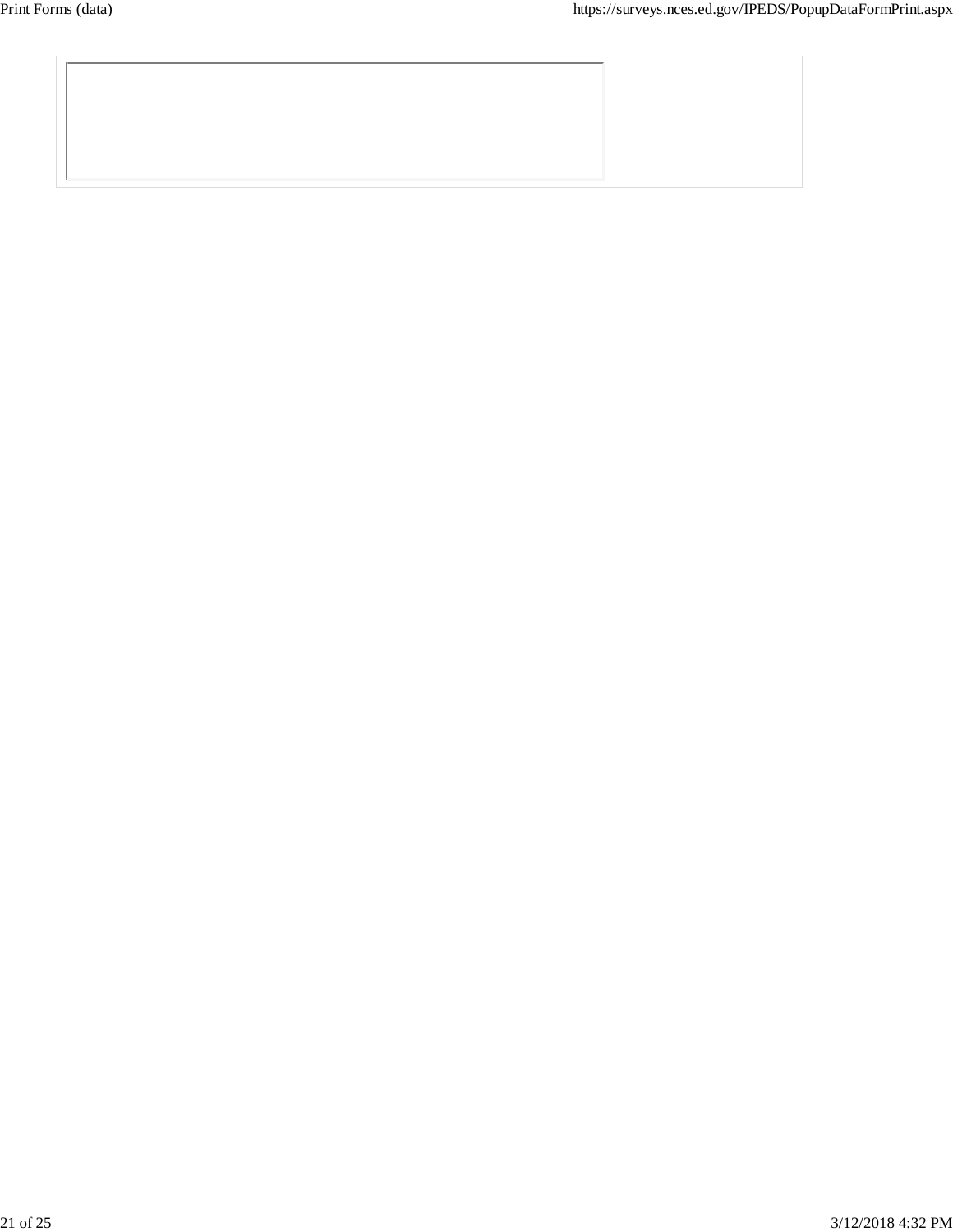Institution: Parkland College (147916) November 2012 12: P1479161

#### **Part F - Student-to-Faculty Ratio**

**Please provide your institution's student-to-faculty ratio (i.e., student-to-instructional staff) for undergraduate programs for Fall 2017. The student-to-faculty ratio and any accompanying context that is provided will be displayed on College Navigator.**

**Note: Logic in this item is similar to item I-2 from the Common Data Set data collection.**

Click here to use a worksheet to help you determine the student-to-faculty ratio

| Student-to-faculty ratio            | to |
|-------------------------------------|----|
| Student-to-faculty ratio prior year | to |

 **You may use the space below to** provide context **for the data you've reported above. These context notes will be posted on the College Navigator website, and should be written to be understood by students and parents.**

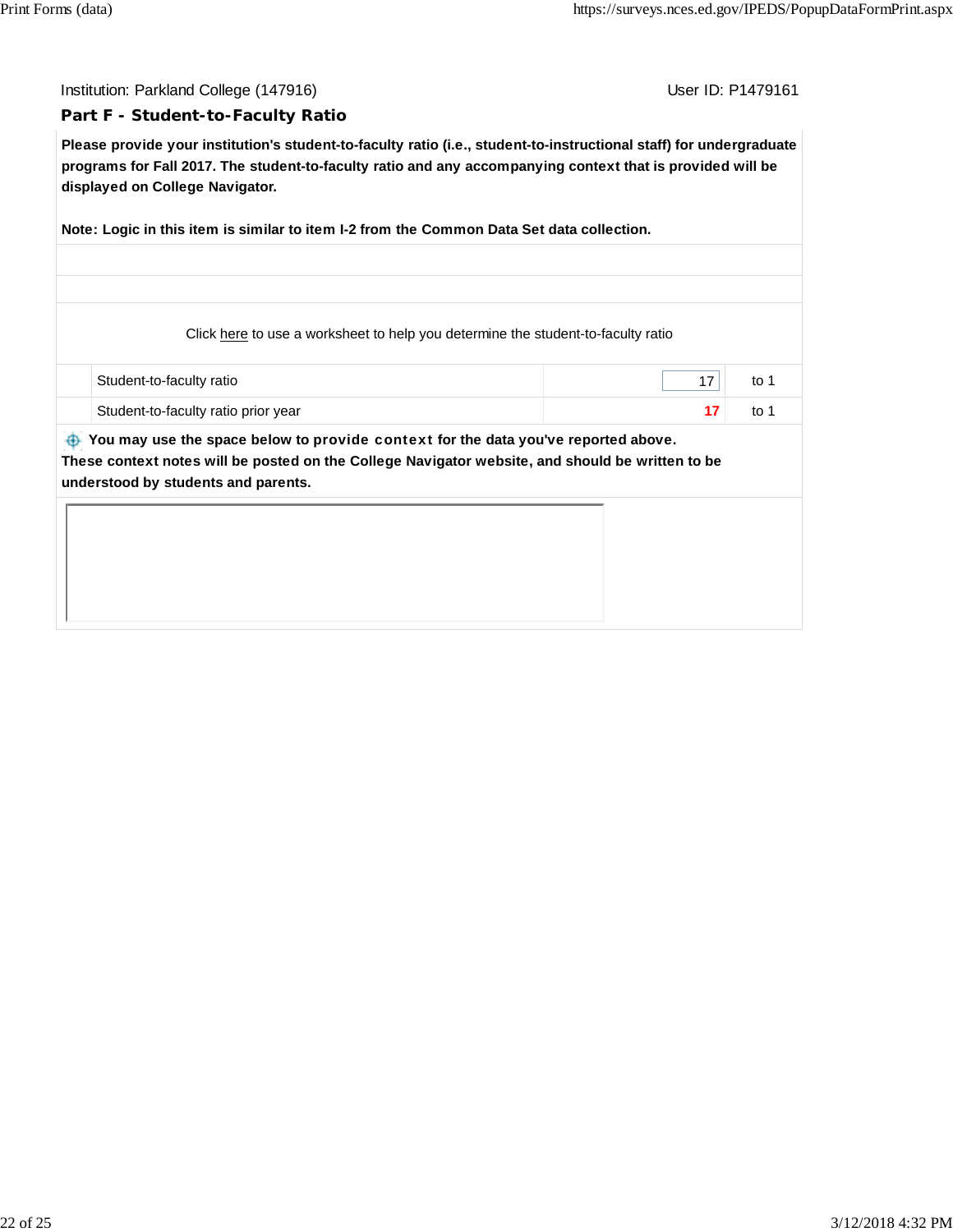User ID: P1479161

# **Prepared by**

The name of the preparer is being collected so that we can follow up with the appropriate person in the event that there are questions concerning the data. The Keyholder will be copied on all email correspondence to other preparers.

The time it took to prepare this component is being collected so that we can continue to improve our estimate of the reporting burden associated with IPEDS. Please include in your estimate the time it took for you to review instructions, query and search data sources, complete and review the component, and submit the data through the Data Collection System.

Thank you for your assistance.

| This survey component was prepared by: |                        |  |                             |  |                   |  |
|----------------------------------------|------------------------|--|-----------------------------|--|-------------------|--|
| ⊙                                      | Keyholder              |  | <b>SFA Contact</b>          |  | <b>HR Contact</b> |  |
|                                        | <b>Finance Contact</b> |  | Academic Library<br>Contact |  | Other             |  |
| Name:                                  | <b>Brian Counter</b>   |  |                             |  |                   |  |
| Email:                                 | bcounter@parkland.edu  |  |                             |  |                   |  |
|                                        |                        |  |                             |  |                   |  |

#### **How many staff from your institution only were involved in the data collection and reporting process of this survey component?**

Number of Staff (including yourself)

#### **How many hours did you and others from your institution only spend on each of the steps below when responding to this survey component?**

*Exclude the hours spent collecting data for state and other reporting purposes.*

| <b>Staff</b><br><b>Collecting Data</b><br>Match<br><b>Needed</b><br>member<br><b>IPEDS Requirements</b> |       | <b>Entering Data</b> |       | <b>Revising and Locking</b><br>Data |       |
|---------------------------------------------------------------------------------------------------------|-------|----------------------|-------|-------------------------------------|-------|
| Your office<br>0.00<br>0.00<br>hours                                                                    | hours | 0.00                 | hours | 1.50                                | hours |
| Other offices<br>0.00<br>0.00<br>hours                                                                  | hours | 0.00                 | hours | 0.00                                | hours |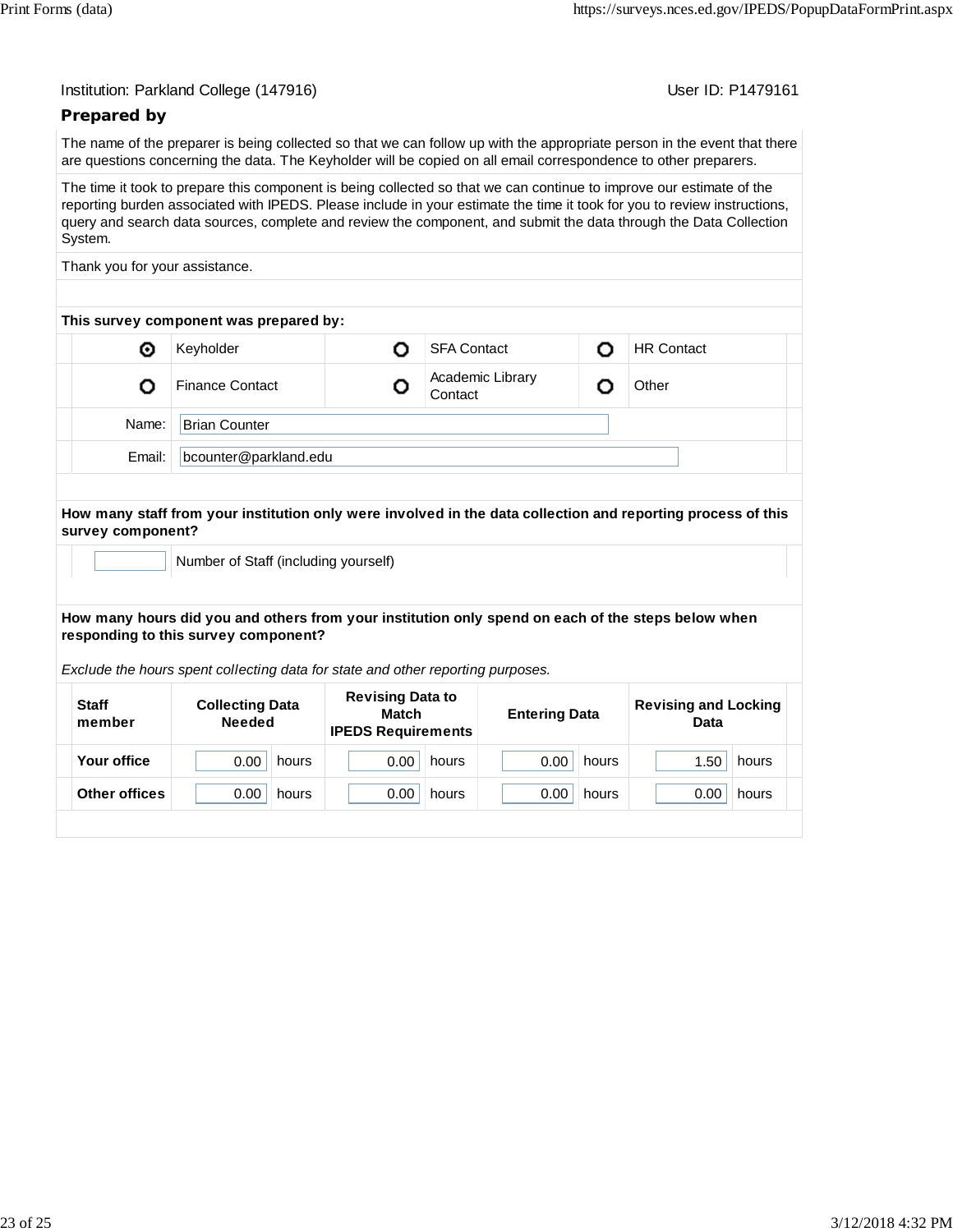Institution: Parkland College (147916) **Distribution: Parkland College (1479161** College College College College College College College College College College College College College College College College College Colle

# **Summary**

# **Fall Enrollment Survey Summary Less-Than-Four-Year Institutions**

IPEDS collects important information regarding your institution. All data reported in IPEDS survey components become available in the IPEDS Data Center and appear as aggregated data in various Department of Education reports. Additionally, some of the reported data appears specifically for your institution through the College Navigator website and is included in your institution's Data Feedback Report (DFR). The purpose of this summary is to provide you an opportunity to view some of the data that, when accepted through the IPEDS quality control process, will appear on the College Navigator website and/or your DFR. College Navigator is updated approximately three months after the data collection period closes and Data Feedback Reports will be available through the Data Center and sent to your institution's CEO in November 2017.

Please review your data for accuracy. If you have questions about the data displayed below after reviewing the data reported on the survey screens, please contact the IPEDS Help Desk at: 1-877-225-2568 or ipedshelp@rti.org.

| Undergraduate Student Enrollment |         |  |  |
|----------------------------------|---------|--|--|
| Total enrollment                 | 7.159   |  |  |
| Transfer-in enrollment           | 189     |  |  |
|                                  |         |  |  |
| Student-to-faculty ratio         | 17 to 1 |  |  |

| Undergraduate Student Characteristics        |       |  |  |  |
|----------------------------------------------|-------|--|--|--|
| Percent of undergraduates who are female     | 54%   |  |  |  |
| Percent of undergraduates who are full-time  | 41%   |  |  |  |
|                                              |       |  |  |  |
| Percent of undergraduates by race/ethnicity: |       |  |  |  |
| American Indian or Alaska Native             | $0\%$ |  |  |  |
| Asian                                        | 4%    |  |  |  |
| <b>Black or African American</b>             | 13%   |  |  |  |
| Hispanic/Latino                              | 8%    |  |  |  |
| Native Hawaiian or Pacific Islander          | $0\%$ |  |  |  |
| White                                        | 58%   |  |  |  |
| Two or More Races                            | 3%    |  |  |  |
| Race and ethnicity unknown                   | 12%   |  |  |  |
| Nonresident alien                            | 3%    |  |  |  |
|                                              |       |  |  |  |
| Percent of undergraduate students by age:    |       |  |  |  |
| 24 and under                                 | 74%   |  |  |  |
| 25 and over                                  | 26%   |  |  |  |
| Age unknown                                  | 0%    |  |  |  |